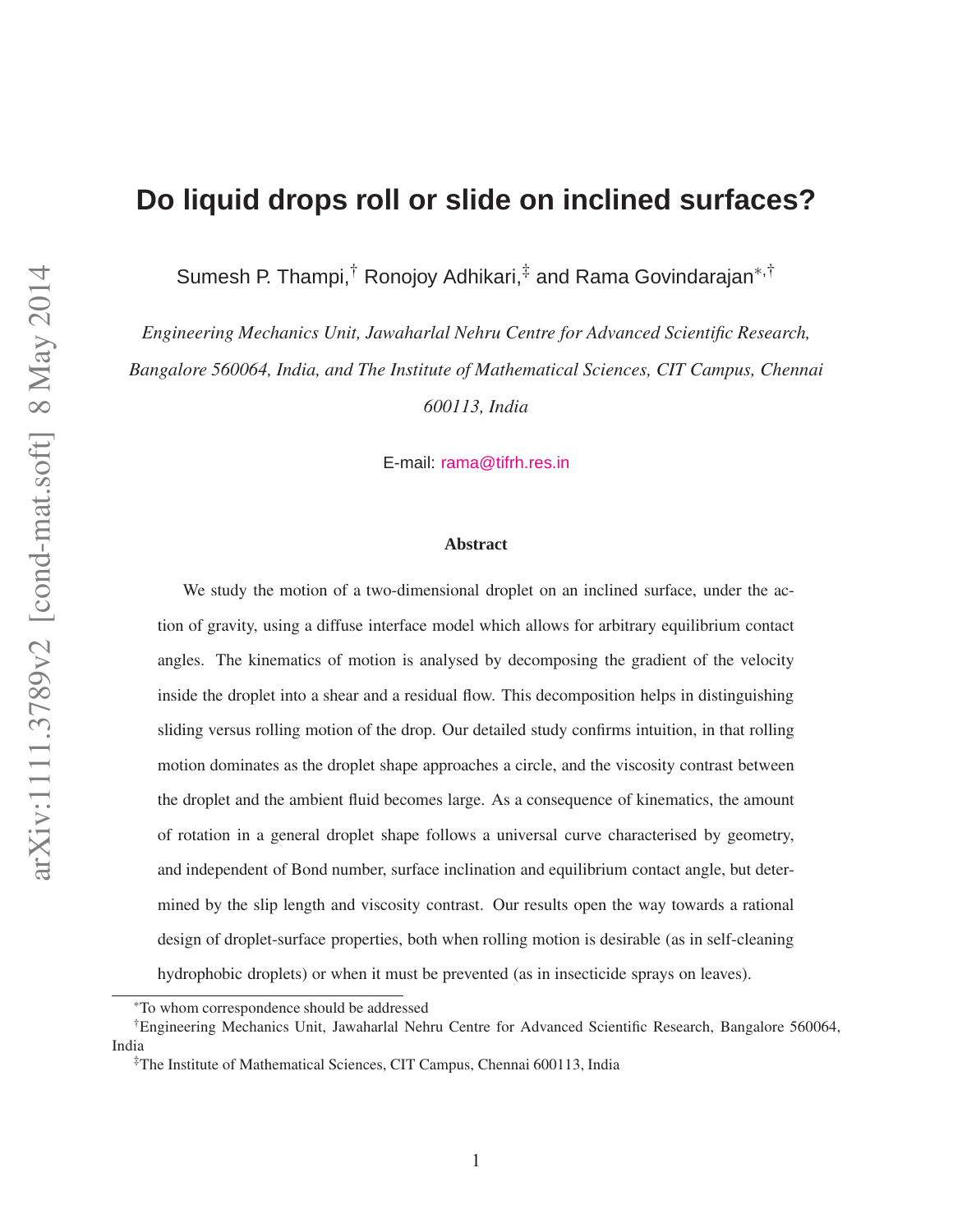## **Introduction**

When it rains, water drops may be seen moving down glass panes and other solid surfaces. The motion of such a drop is very different from that of a solid object of the same shape and size. On a solid surface inclined to the horizontal, a liquid drop can adapt its shape in response to the forces, and choose between sliding and rolling, or any combination of the two. The main question we pose here is, what determines this choice? The answer, we show, is that the proportion of roll to slide is determined by just one quantity, for given viscosities and slip length. This quantity is a shape parameter, which measures how far away from circular the drop cross section is. The shape parameter  $q$  is in turn determined by the capillary and gravitational forces, as we shall see. Surprisingly, drops of quite different shapes, but with the same *q* display the same amount of roll.

Experiments do not provide a complete answer so far to the slide or roll question. A complete rolling motion of the drop was observed on superhydrophobic surfaces. <sup>1,2</sup> In fact the locus of a fluid element identified with a particle inside the rolling drop was found to be very close to a cycloid. An anomalous increase in the speed of smaller drops was also observed.<sup>3</sup> This was explained based on the scaling arguments in the model of Mahadevan and Pomeau wherein the Huygens like motion of non-wetting and very small, viscous drops was considered. The stronger dependency of size on viscous losses compared to the (driving) body forces results in smaller drops moving with very high velocities. They also showed a size independent velocity of large pancake drops on non-wetting surfaces. In contrast, some studies<sup>5,6</sup> observed purely slipping motion of water drops on superhydrophobic surfaces, which could be distinguished from a partial slipping observed on normal hydrophobic surfaces. Here the slip velocity at the solid surface was directly measured using imaging techniques, and the discrepancy between this and the total forward velocity of the drop, if any, was attributed to rolling motion. Experimental investigations on hydrophilic surfaces have focused less on this question, but have mostly concentrated instead on instabilities associated with the receding front.<sup>7,8</sup> A noticeable feature of experiments is that a vast majority of them have studied the limiting cases of perfect wetting and zero wetting. Relatively little has been done on the more frequently observed case, where the surface is between completely hydrophobic and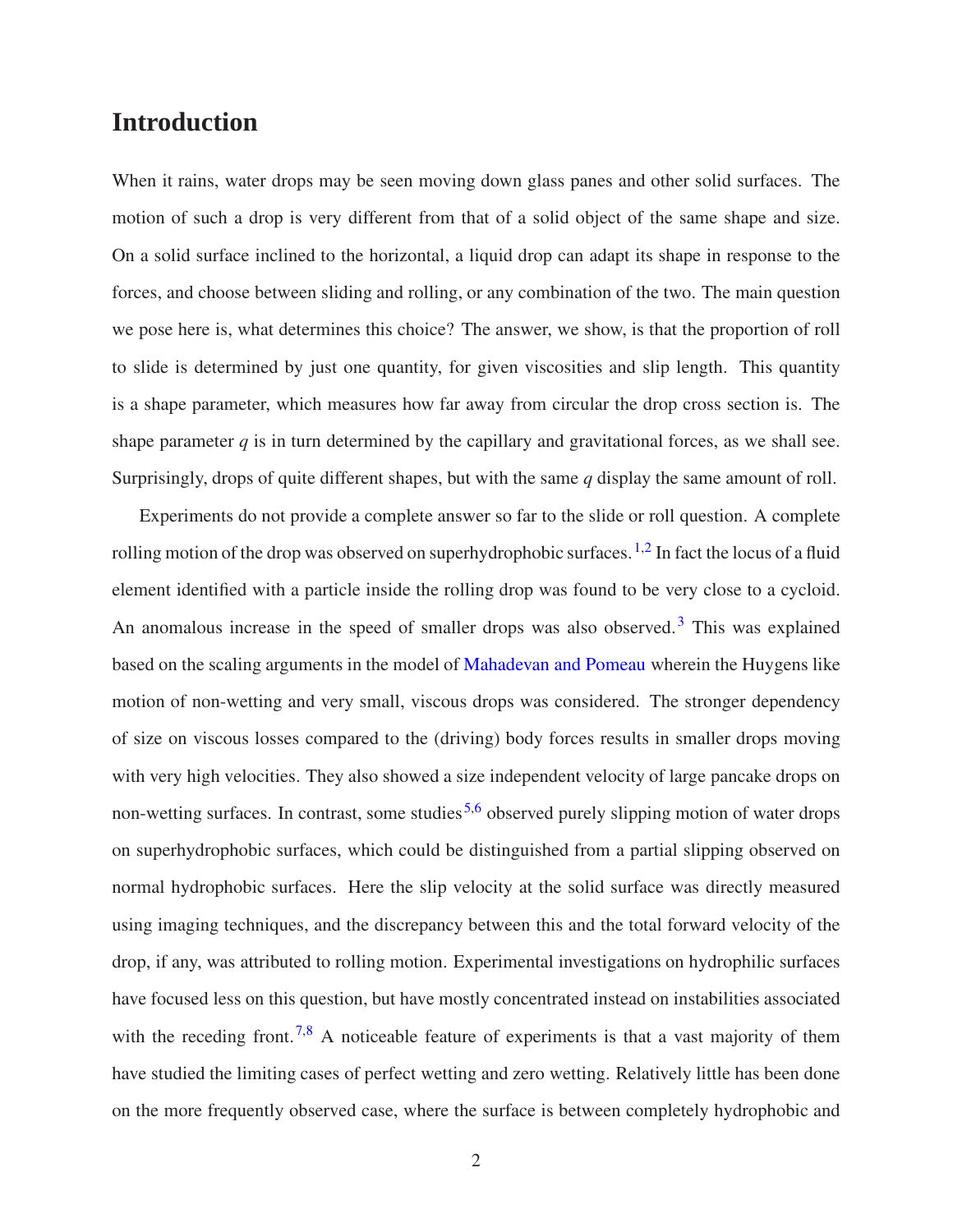hydrophilic, and so the contact angle lies between 0<sup>o</sup> and 180<sup>o</sup>. Our study addresses the entire range of contact angles.

A majority of theoretical studies too have addressed the hydrophobic or hydrophilic limits, where simplifications are possible. When the contact angle is small, the lubrication approximation of the Navier-Stokes equation is a good model, <sup>9</sup> to describe the dynamics, with the additional assumption of a parabolic velocity profile.<sup>7,8</sup> The other limit, when the contact angle approaches 180°, has been analysed,<sup>4</sup> who provide scaling estimates for drop velocity. For contact angles in between these limits, techniques such as molecular dynamics<sup>10</sup> and lattice Boltzmann simulations<sup>11</sup> have been employed. Such studies have concentrated on the net velocity of the droplet and its dependence on the driving force and the contact angle, rather than a detailed analysis of the flow field. A splitting of the velocity field, obtained using a phase field model, into slip and roll was done recently.<sup>12</sup> This study was conducted for nearly circular drops of sizes smaller than the capillary length. In this size range it is possible to estimate the quantum of roll using the behaviour at the center of the drop. However, for larger drops, the shape can deviate from circular by a large amount, and the amount of roll has to be obtained differently, as we will see. Contact line motion, which is imperative for determining droplet motion, is not well understood.<sup>13</sup> An approximation frequently used in this context is the prescription of rolling motion near the contact line.<sup>14,15</sup> Our approach is to take into consideration rolling motion everywhere in the bulk. The association between the two is a measure of nonlocal hydrodynamic effects of contact line movement.<sup>16</sup>

The intermediate case is of interest in several applications. A liquid drop that rolls down a plane inclined to the horizontal, and picks up tiny solid particles as it does so, is crucial in some selfcleaning devices, but a drop that stays stationary is needed in spray and coating applications.  $^{13,17,18}$ Besides this, just the fact that the downward motion of a liquid drop is so much more complex than that of a solid object begs better understanding. Even when the drop is static, the reaction forces and moments provided by the supporting surface are qualitatively different from those for a solid body,<sup>19</sup> and the complexity for a moving drop is compounded by viscous and local inertial stresses. Our study is not limited to low inertia.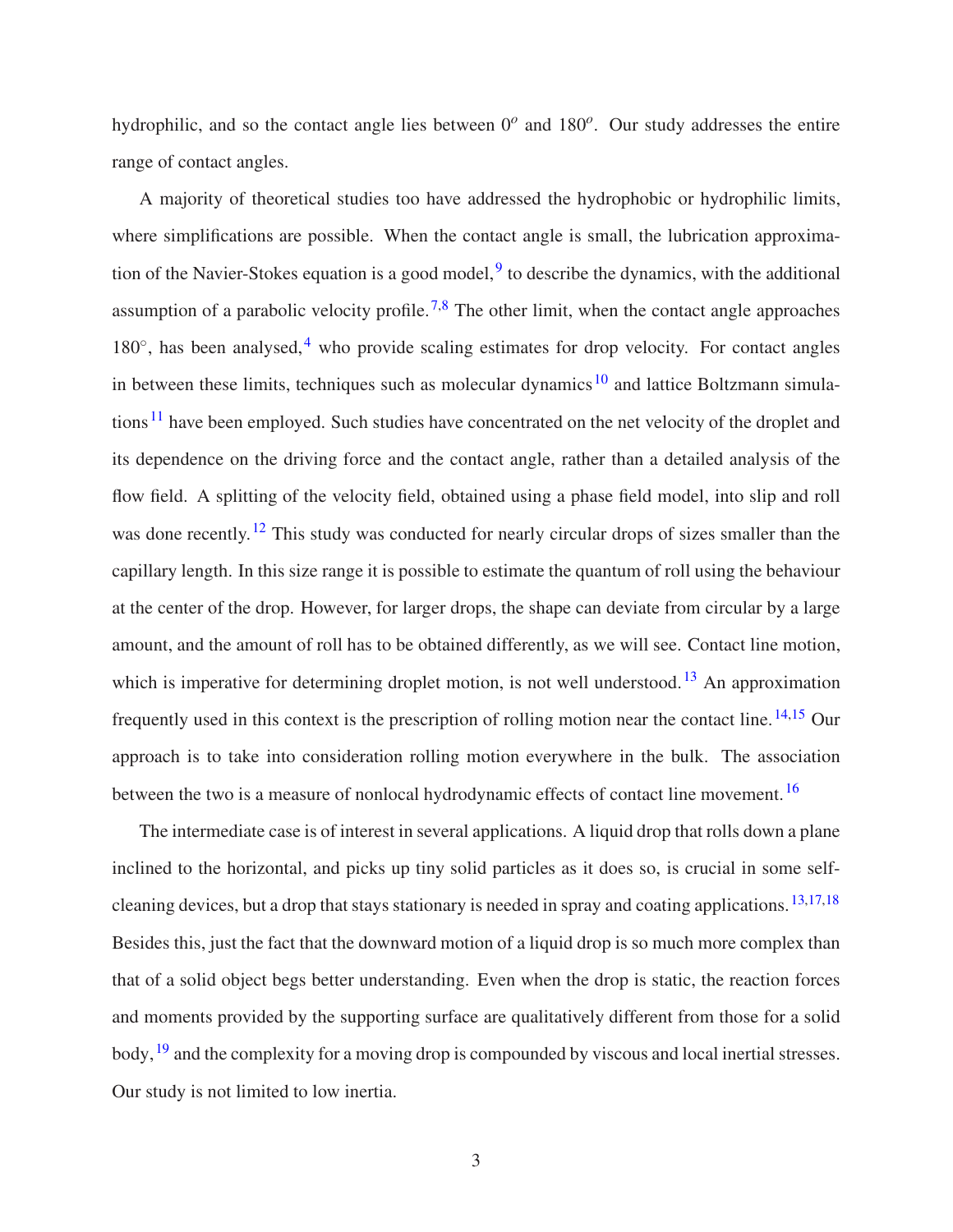Our flow situation is that of a liquid drop positioned on a solid surface inclined to gravity at an angle  $\alpha$ . Around the liquid drop is a second fluid, lighter and less viscous than the liquid making up the drop. The break-up of the motion into slide and roll is done in a non-standard way, to ensure that the vorticity which contributes to shearing motion alone is left out of the reckoning for measuring the roll. We do this because the standard decomposition of velocity gradient tensor $^{20}$  is insufficient to measure rolling motion, since the antisymmetric part of the velocity gradient tensor contains contributions to both shear and roll. Ours is a hybrid numerical approach combining lattice Boltzmann and a diffuse interface model for binary fluids. The model allows for different viscosities for the two fluids and a large range of contact angles on smooth surfaces. We analyse the entire spectrum of shapes, for a range of the relevant non-dimensional parameters including sizes larger than capillary length. Non-intuitively, it will be seen that the rolling behaviour can be universally described by a shape parameter, independent of capillary and gravitational forces. For small Bond numbers, it is possible to predict this shape parameter from the static shapes. We will also see that reducing the viscosity of the external fluid increases the rotation inside the drop, surprisingly, with out much change in the drop shape. The role of slip length at the contact line is also investigated in determining the amount of roll.

## **Theory and Simulations**

While a complete analytical solution of Navier - Stokes and Cahn - Hilliard equations may be difficult, it is possible to derive asymptotic and scaling solutions, as often done in fluid mechanics, to provide valuable insight. As discussed earlier, an example of this in the small hydrophobic drop context has already been given by Mahadevan and Pomeau. We choose to perform numerical solutions, which too pose considerable challenges, due to the multiple length scales present, and the coupling between the evolving field and the interface shape.<sup>21</sup> We verify our results through scaling analysis. We use a coupled system of equations describing the dynamics of a conserved order parameter  $\psi$ , defined as a normalised density difference, and the conserved momentum density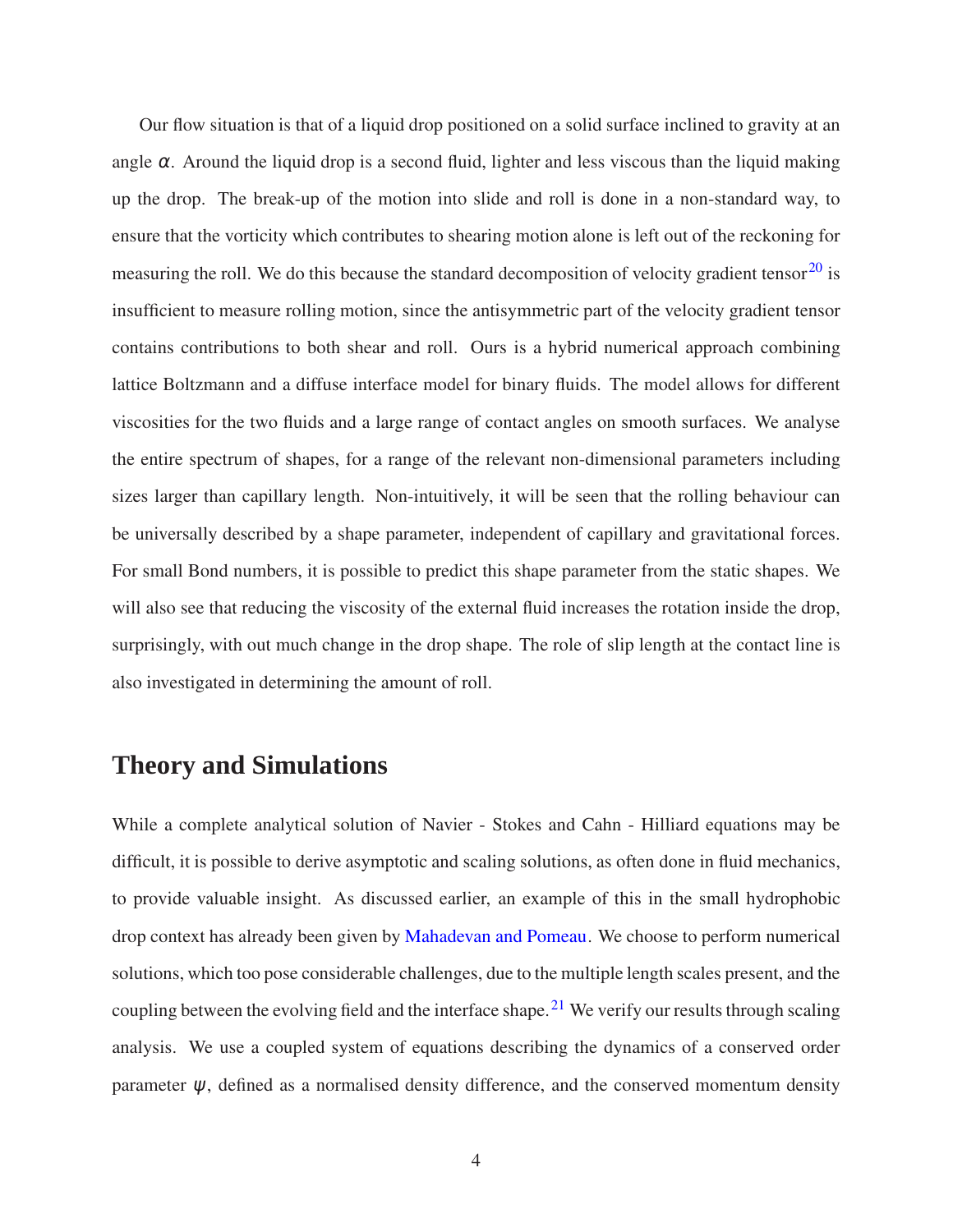**ρu**, where *ρ* and **u** are the total density and the local fluid velocity.<sup>22,23</sup> The order parameter dynamics is described by a Cahn-Hilliard equation (CHE), which includes advection by fluid flow and relaxation due to chemical potential gradients.<sup>24</sup> This is coupled to a Navier-Stokes equation  $(NSE)^{20,25}$  with additional stress densities arising from the order parameter.

$$
\partial_t \psi + \nabla \cdot (\mathbf{u}\psi) = \nabla \cdot (M\nabla \mu) \tag{1}
$$

$$
\partial_t(\rho \mathbf{u}) + \nabla \cdot (\rho \mathbf{u} \mathbf{u}) = -\nabla p + \eta \nabla^2 \mathbf{u} + \psi \nabla \mu + \mathbf{G}
$$
 (2)

together with the continuity equation for the density. In the above,  $p$  stands for the pressure,  $\eta$ is the shear viscosity and **G** is the gravitational force density. The mobility *M* is the constant of proportionality in the linear phenomenological law relating the flux of  $\psi$  to the thermodynamic force  $\nabla \mu$ .

The equilibrium thermodynamics of the fluid is described by the Landau free-energy functional<sup>24,26</sup>

$$
F(\psi) = \int (\frac{A}{2}\psi^2 + \frac{B}{4}\psi^4 + \frac{K}{2}|\nabla\psi|^2) d\mathbf{r},
$$
 (3)

with  $A < 0$ ,  $B > 0$  and **r** stands for the spatial dimensions. This functional form of free energy provides two uniform solutions  $\psi = \pm \sqrt{A/B}$  coexisting across a fluid interface representing the drop and the surrounding fluid. The three parameters *A*, *B*, and *K* control the interfacial thickness  $\xi = \sqrt{2K/A}$  and the interfacial energy  $\gamma = \frac{2}{3}$  $\frac{2}{3}\sqrt{2KA^3/B^2}$ . <sup>22</sup> Gradients in the order parameter produce additional stresses,  $\psi \nabla \mu = \nabla \cdot \sigma^{\psi}$ , which includes Laplace and Marangoni stresses due to a fluid-fluid interface.<sup>23</sup> Here  $\mu = A\psi + B\psi^3 - K\nabla^2 \psi$  is the chemical potential.

We use a hybrid algorithm by combining the lattice Boltzmann (LB) method for hydrodynamics and method of lines for the order parameter dynamics.<sup>27</sup> Force densities such as the divergences of order parameter stresses and gravity<sup>28</sup> are included in the modified LB method used here.<sup>29</sup> We implement the body force only on one fluid, which is equivalent to solving the NSE with the Boussinesq approximation. We use a *D*3*Q*15 model and collision integral is a single relaxation time  $(\tau)$  approximation. In order to ensure that we are in the incompressible limit, we must have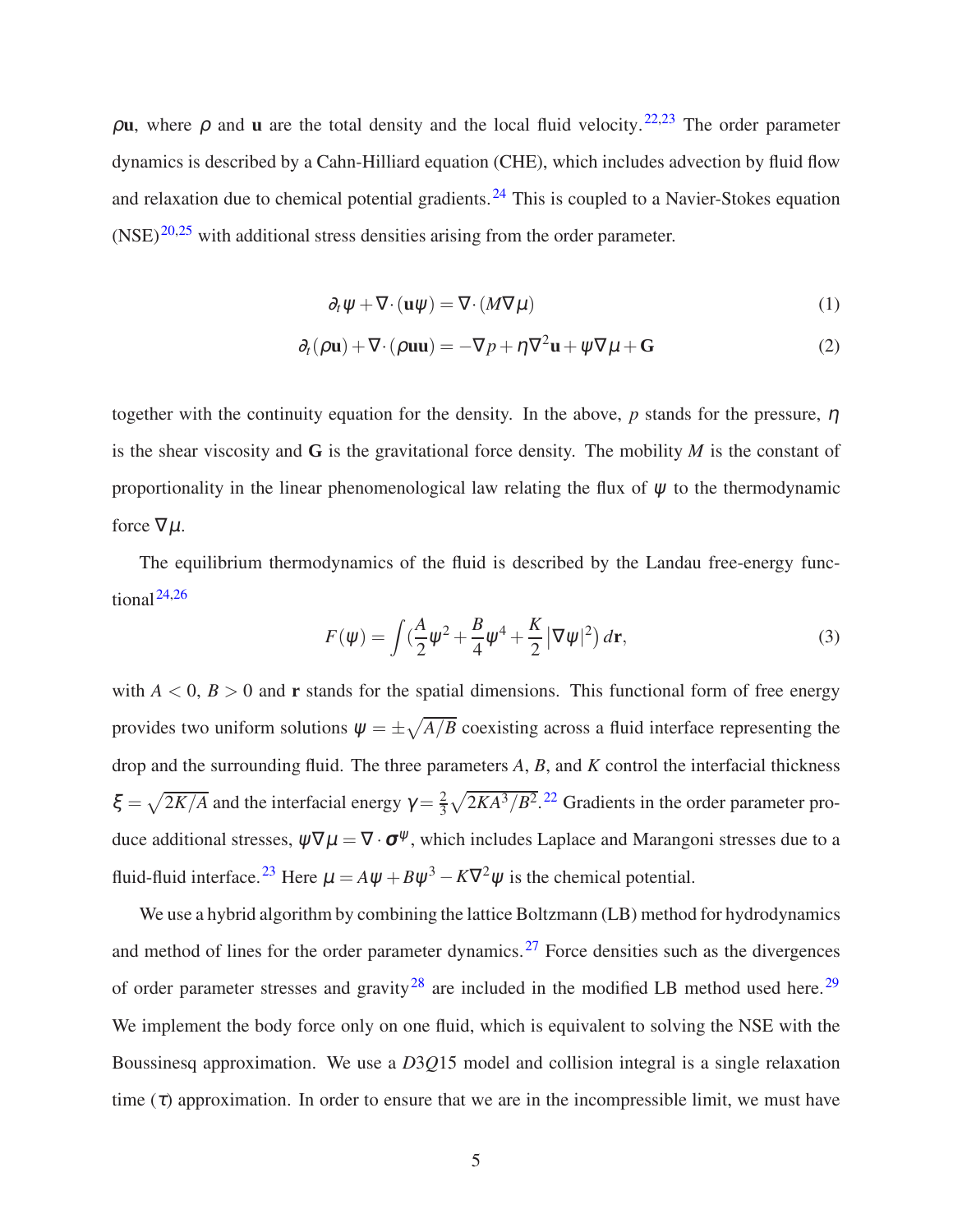$|\mathbf{G}z| \ll \rho c_s^2$  where *z* is the vertical extent of the simulation domain, which means that thermodynamic pressure is large compared to the hydrostatic pressure difference. The viscosity is obtained as  $\eta = \tau c_s^2$  where  $c_s = 1/\sqrt{3}$  is the sound speed in LB units. The spatial discretization of the CHE is based on a finite-volume formulation<sup>30</sup> and this set of equations is temporally integrated using a Runge-Kutta algorithm. The interested reader is referred to<sup>27</sup> for a detailed description of this method.

The wall is placed at the  $\frac{1}{2}$  grid point, as is usual in the bounce back schemes used to represent wall in LB method.<sup>31</sup> Also an additional free energy functional of the form  $\frac{C}{2}\psi_s^2 + H\psi_s$ , where  $\psi_s$  is the value of order parameter at the wall, is introduced at the wall boundaries to model solidliquid surface tension.<sup>32,33</sup> Minimisation of the energy functional near the wall gives  $C\psi_s + H =$  $K\nabla \psi \cdot \mathbf{n}$  where **n** is normal to the wall and acts as the boundary condition for  $\psi$ . By tuning the parameters *C* and *H* we can modify the wetting properties of the surface. Thus, when the fluid fluid interface meets the solid surface a contact line is formed with an equilibrium contact angle, <sup>θ</sup>*e*. This is same as Young's equilibrium contact angle describing the force balance at the contact line at equilibrium indicating the wetting properties of the surface and can be related to the model parameters. It is found sufficient to retain only the linear term of the surface energy functional  $32,33$ and thus desired contact angles are obtained. Since very small and very large contact angles are not captured accurately in this model, we restrict our simulations as far as possible to the wide range of intermediate contact angles.

Simulations have been performed in a box of dimensions  $512 \times 256 \times 1$  LB units for a two dimensional drop. Wall boundary conditions are applied on two sides and periodic boundary conditions are applied on the other two sides. The simulation is initiated with a semicircular drop of radius  $L = 60$  sitting on one wall, which is inclined at an angle  $\alpha$  to the horizontal. In response to gravity (**G**) and surface forces, the drop starts moving on the solid surface. We impose a smooth surface, i.e., one which does not display any hysteresis. The simulation is continued till the drop reaches a steady state velocity **V**. We define the Bond number as  $Bo \equiv L^2 |\mathbf{G}| / \sigma$ , the Reynolds number as  $Re \equiv LV \rho/\eta$  and the Capillary number as  $Ca \equiv \eta V/\sigma$  where  $\eta$  and  $\sigma$  are viscosity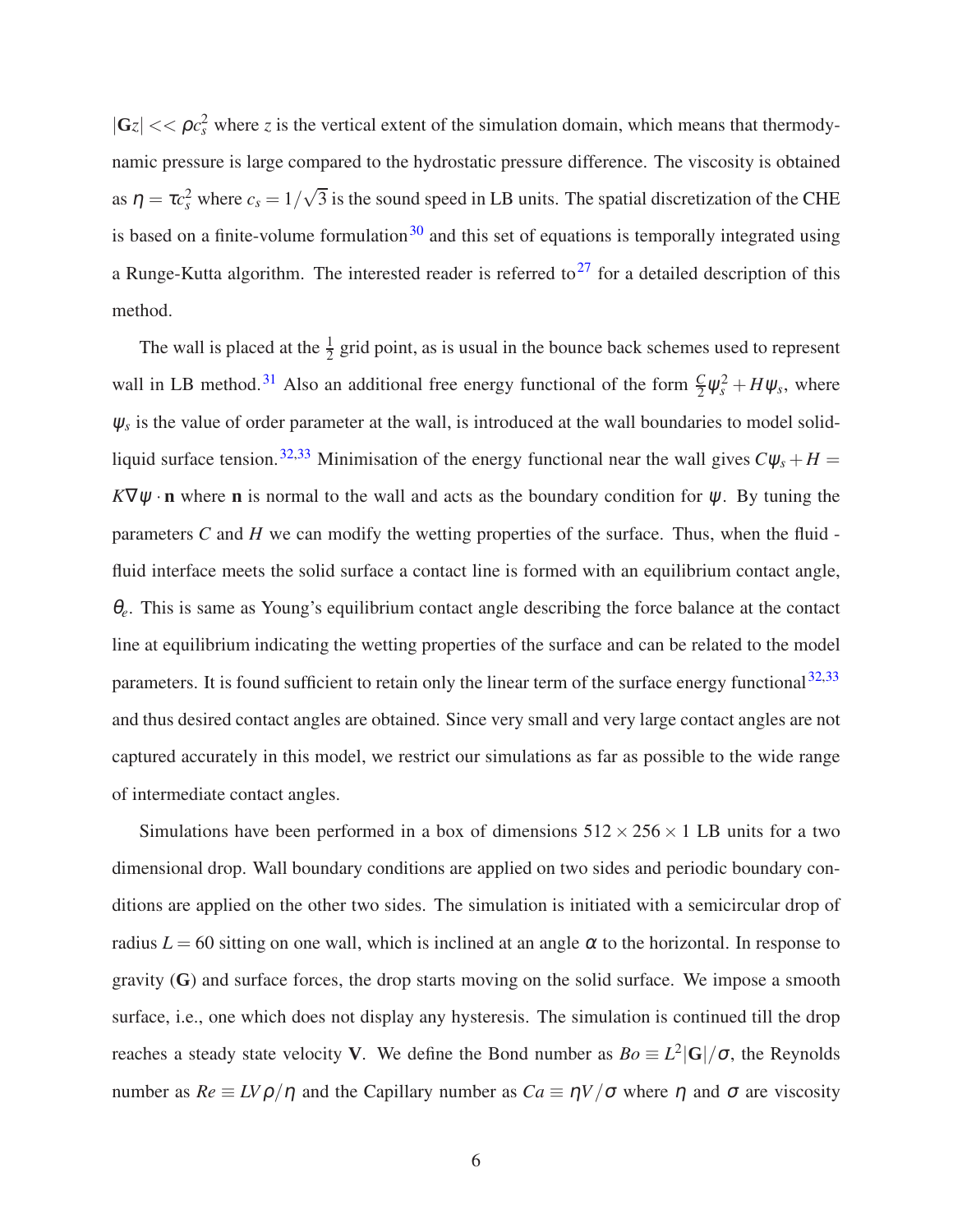and surface tension respectively. The thick interface and the contact line region are excluded in quantitative estimates of roll and slide.

As discussed above, it is necessary to split the flow field into shear, slide and roll. Now vorticity is a local quantity which includes both the solid body rotation and the shearing motion of a fluid element. It thus cannot distinguish between them. We therefore make a triple decomposition of the velocity gradient tensor into a straining part, a simple shear flow part, and a rigid body rotation. The shear part is removed from the total vorticity to obtain a residual vorticity characterising the local rotation. This method was introduced by Kolar in a different context. Given a velocity field, **u**, in the *x* − *y* plane the velocity gradient tensor is a 2  $\times$  2 matrix. The symmetric part of the velocity gradient tensor has eigen values  $\pm s/2$  where  $s = \sqrt{4u_x^2 + (u_y + v_x)^2}$ . This is the strain rate tensor in the principal coordinates and represents the total straining of the fluid element. The antisymmetric part is characterised by the vorticity  $\omega = v_x - u_y$ . The residual vorticity and strain may be written respectively as

$$
\omega_{res} = 0 \quad \text{if} \quad |s| \ge |\omega|
$$
  
\n
$$
= \text{sgn}(\omega) [|\omega| - |s|] \quad \text{if} \quad |s| \le |\omega|,
$$
  
\n
$$
s_{res} = \text{sgn}(s) [|s| - |\omega|] \quad \text{if} \quad |s| \ge |\omega|
$$
  
\n
$$
= 0 \quad \text{if} \quad |s| \le |\omega|.
$$
  
\n(5)

More details about the triple decomposition of the velocity gradient tensor may be found in $34$  and explained in detail in the SI. A pictorial representation of the method is provided in Fig. 3 in the SI.

If a solid body is rolling on an inclined surface with an angular velocity of *N*, then the corresponding vorticity is 2*N*. Therefore, we can find the average residual vorticity inside a drop and calculate a corresponding forward velocity of the drop corresponding to the roll as

$$
V_{rolling} = \frac{\text{Average}(\omega_{res})}{2} \times \frac{\text{Height of the drop}}{2}.
$$
 (6)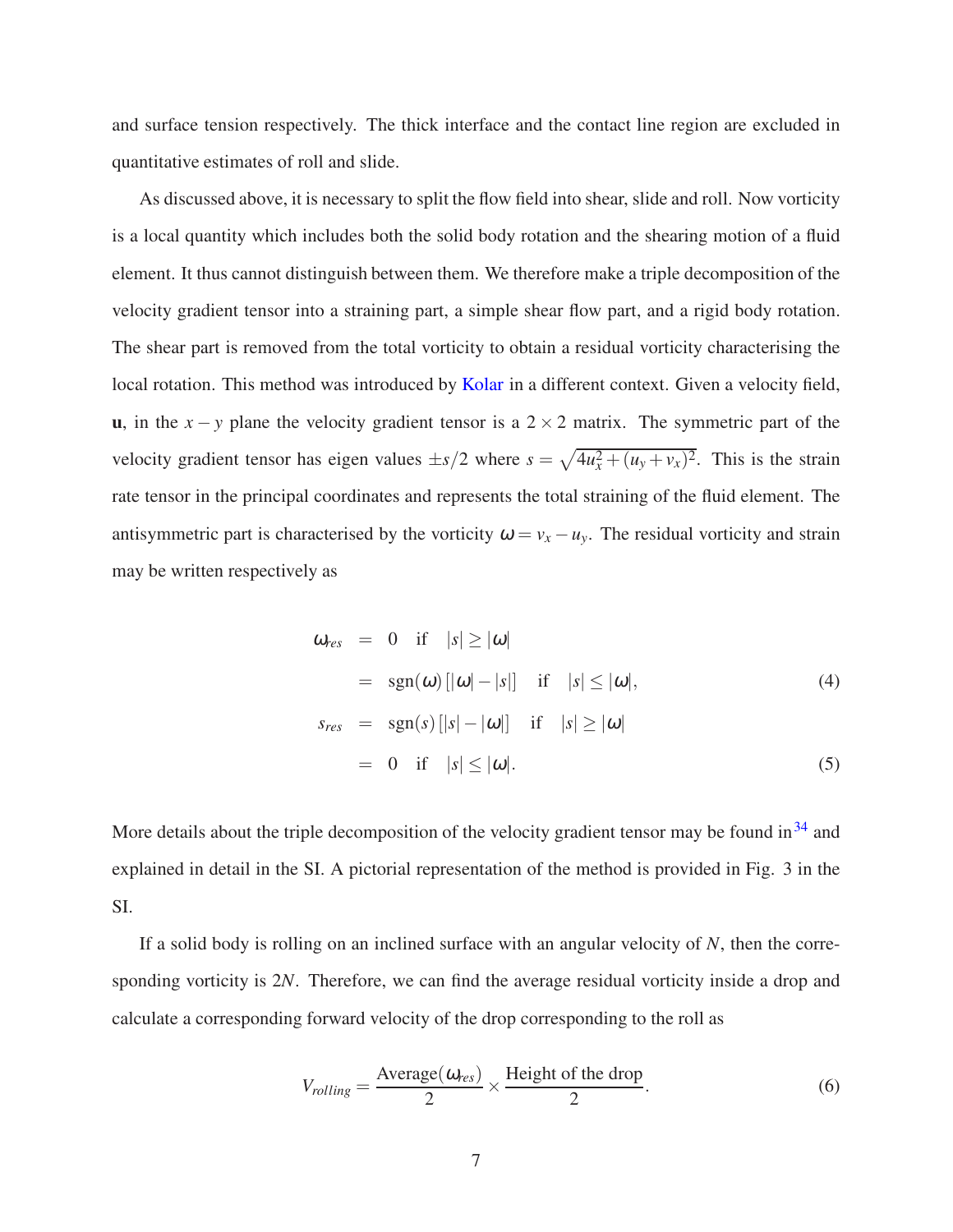



Figure 1: Effect of gravity on dynamics, with gravity being higher by a factor of 10 in figure (b) than in (a). The drop shape and streamline patterns are seen in the left-most panel. In the next three panels respectively, the vorticity  $(\omega)$ , the residual vorticity  $(\omega_{res})$  and the residual angular velocity (*vres*) are illustrated, by polar plots, in a coordinate frame moving with the center of mass of the drop. In these polar plots, the color of each curve matches with the corresponding streamline in the left-most figure. The azimuthal angle is measured from a line parallel to the solid plate, and the radial location indicates the magnitude of the quantity being plotted. In this and subsequent figures, the thick interface denoted by the magenta dashed lines spans from  $\psi = 0.9$  to  $\psi = -0.9$ . The drop is moving on a surface inclined to the horizontal, and the black dashed line indicates the direction of gravity. The red dashed line is normal to gravity.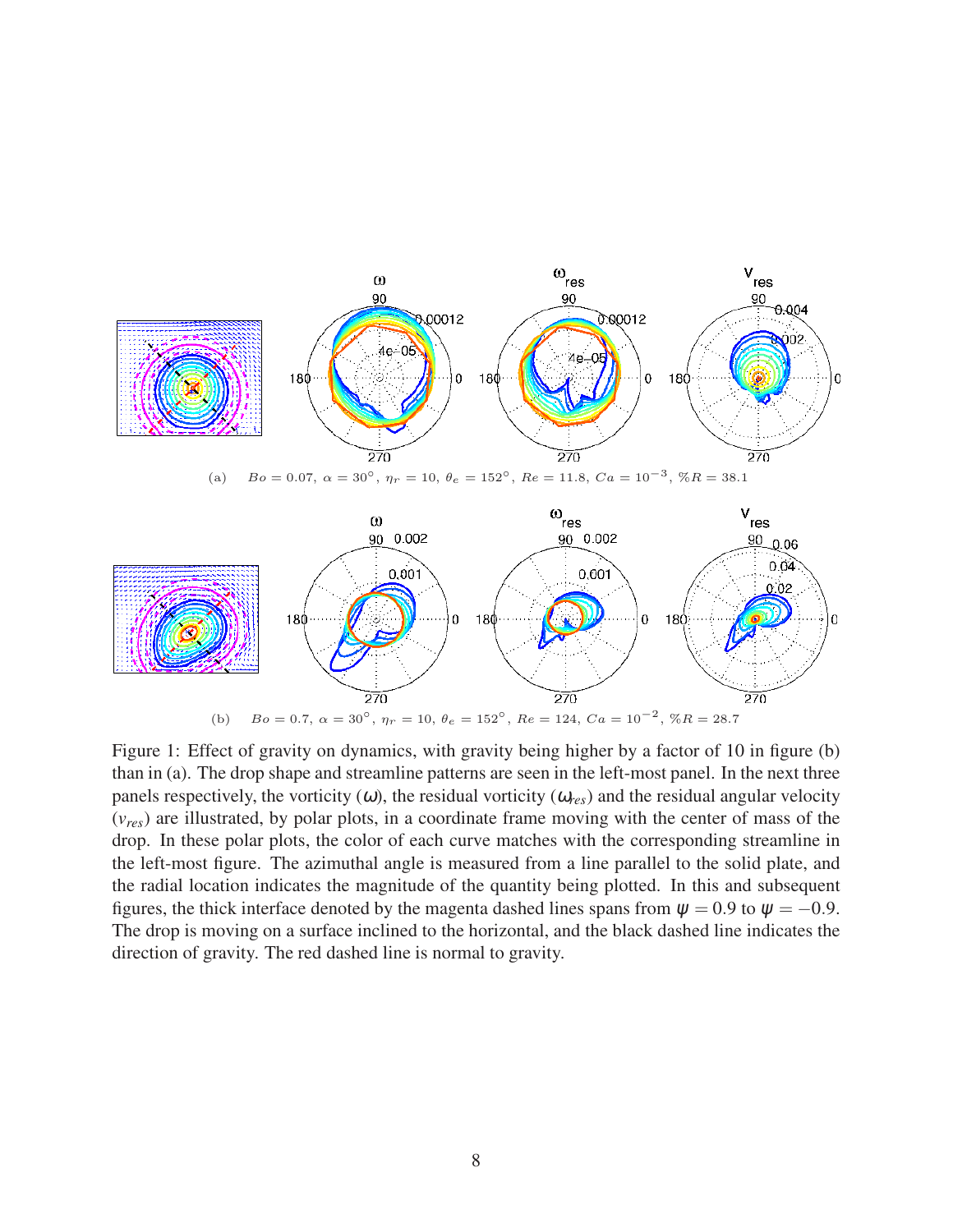Here we take the radius of the drop to be half of the maximum height. Then a quantity called percentage rotation, denoted by  $\%R$ , is calculated based on the total translational velocity *V* of the drop, as

$$
\%R = V_{rolling}/V \times 100. \tag{7}
$$

In Fig. 1 one may see that increasing gravity by a factor of 10 increases the translational velocity, and therefore the Re and Ca, by an order of magnitude. This standard scaling  $35$  holds throughout our simulations (see Fig. 8 in SI) in contrast to <sup>4</sup> where the two limiting cases, namely the Huygens like motion of small, non-wetting viscous drops and the size independent motion of pancake drops are described. Though the terminal drop velocity increases linearly with driving force the associated deformation reduces the percentage rotation %*R*, which is by 10% in the specific case of Fig. 1. This estimate of %R is different from the roll versus slip velocity as defined in,  $12$  who do not distinguish the shear vorticity from residual vorticity. This would be a good estimate for a drop which is practically circular, as is the case in that study, but not for a deformed drop.

### **Results and discussion**

#### **Drop shapes and rolling dynamics**

We will first look at the effect of gravitational and capillary forces. The effect of increasing Bond number is illustrated in Fig. 1. A larger driving force means larger deformation, so the drop deviates further from its equilibrium shape at zero plate inclination. The streamlines are plotted in the center of mass frame. Fixing the center at the innermost streamline, the vorticity and residual vorticity along different streamlines are plotted as functions of azimuthal angle, thus mapping the entire vorticity field inside the drop. Finally the angular velocity based on residual vorticity,  $v_{res} = r\omega_{res}$  where *r* is taken as the radial distance from the center of the innermost streamline, is plotted as a function of azimuthal angle. A perfect solid body rotation, such as that of a solid wheel would have appeared as concentric circles in this plot. The drop is more circular at low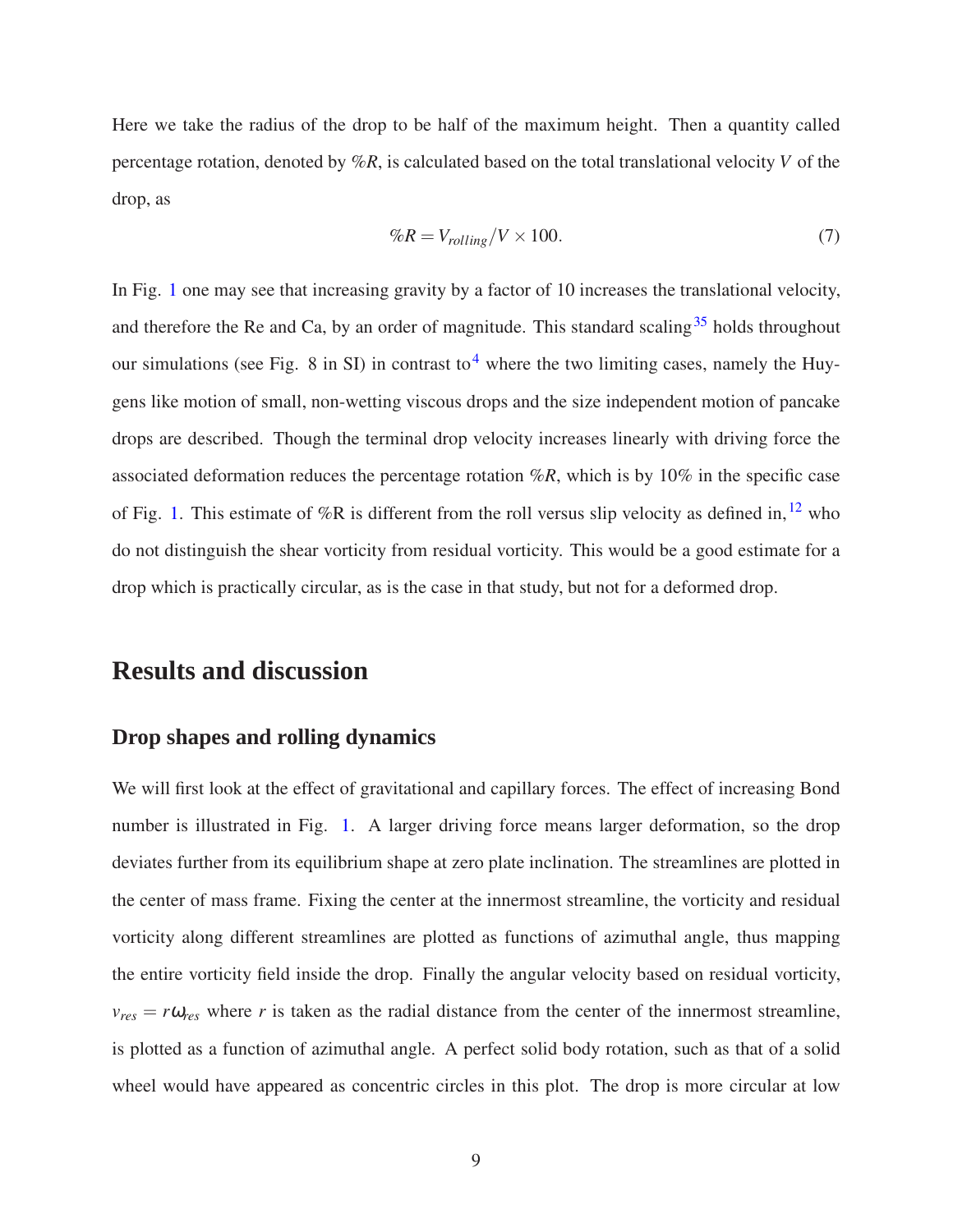

Figure 2: Effect of drop shape on the rolling behavior of drops. The color represents the residual vorticity, while the continuous lines are streamlines. In Fig. 2a, 2b and 2c the inclination of the solid plate is progressively increased, maintaining all other parameters the same. The pendant drop in 2c, with a height comparable to its radius displays increased solid body rotation. The effect of normal component of gravity is illustrated in Fig. 2d and 2e. In these two figures, the only difference is that the normal component of gravity is artificially suppressed to 1/10*th* of its value in 2e. The tangential component being the same, the drops display a comparable forward velocity. The effect of <sup>θ</sup>*<sup>e</sup>* on the shape and rolling behavior is shown in Fig. 2f and 2g. Here, *Re* and *Ca* are maintained the same by adjusting the *Bo*. The %*R* is larger when shape is closer to a circle in all cases.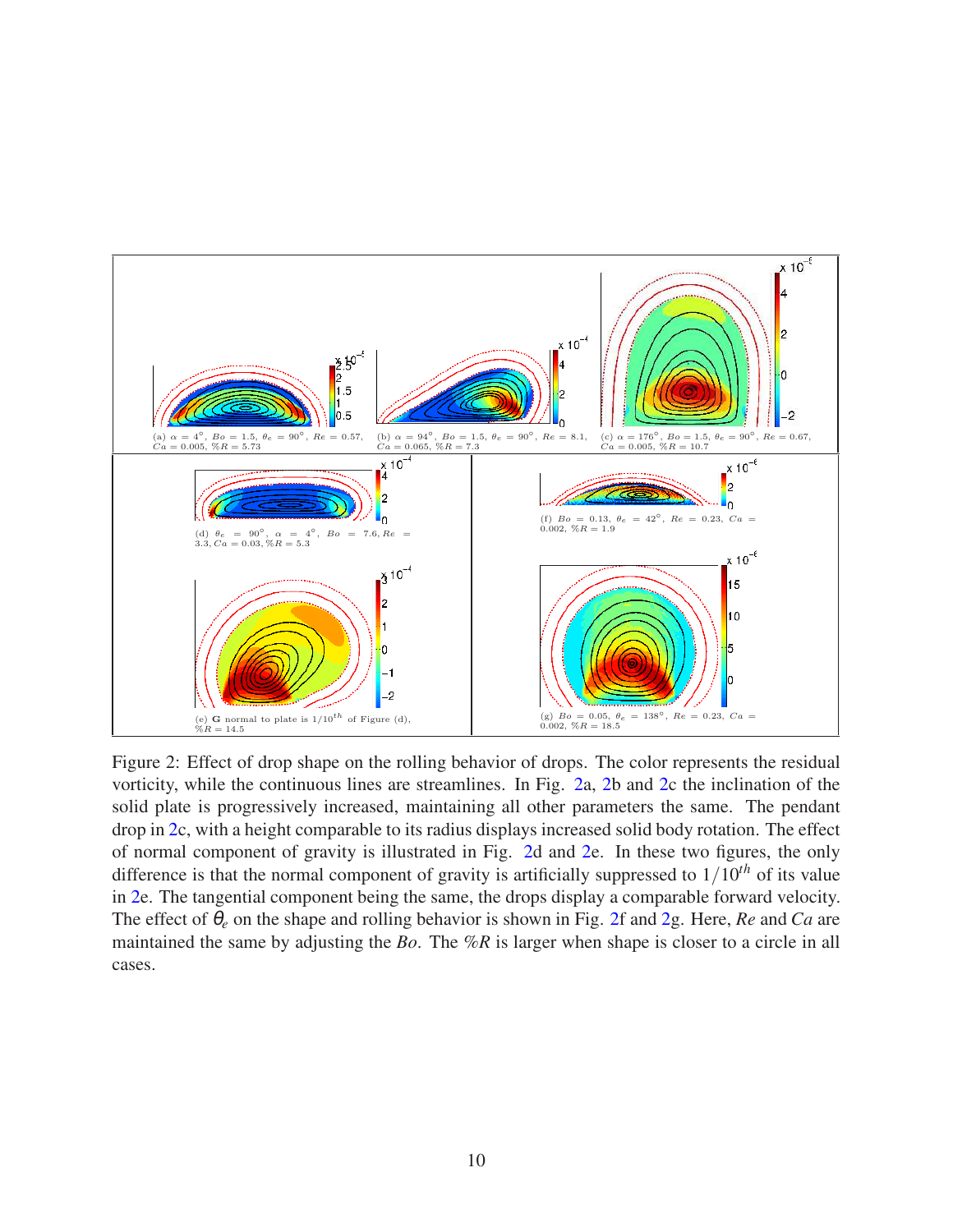gravity (small Bond number), and the angular velocity for different streamlines is similar, except for a slight loss of symmetry in that the outer streamlines move faster at the top and slower at the bottom. This means that the dynamics is closer to that of a solid object at low gravity, which is evidenced also by the residual vorticities for different streamlines being closer to each other than in the high gravity case. It is seen that even at low gravity, evaluating only the total vorticity would render several features of the dynamics invisible to us. For example, in a region near the rear contact line, the last two panel show that shear vorticity dominates, breaking the up-down symmetry.

In the case of large *Bo*, the drop is longer normal to gravity, with a clear breakdown in leftright symmetry in its shape, as illustrated in Fig. 1b. Except for the very center of the drop there is no resemblance to solid body rotation or even to tank-treading. This is reflected in the angular velocity plot as well. The residual vorticity is higher in the direction of elongation. Interestingly the residual vorticity is now higher near the rear of the drop, exactly where it was lower at low *Bo*. This is because at higher gravity the rear of the drop has a tendency to lift off the surface. A given fluid element accelerates and decelerates significantly as it moves on a streamline.

Unlike the experiments of drops on superhydrophobic surfaces<sup>1,2</sup> and the analysis of limiting cases in,<sup>4</sup> the present study is valid over a wide range of parameters, and in particular for a range of non-spherical shapes, surface wettability and gravity. For small droplets, the crucial assumption in<sup>4</sup> was that the deviation of the shape from a sphere is very small. Relevant length scales of the deformation as a response to gravity were thence derived. These scaling arguments break down when  $\theta_e \neq 180^\circ$  due to a finite contact area as we have in our simulations. Also, since we do not restrict our analysis to small *Bo*, the changes in the surface energy need not scale with that of gravitational potential energy and hence the scaling relations of  $4$  will not be valid here.

Hence, one may infer that an important property that determines the motion of a drop is its geometry. Needless to say, the geometry is determined by the various forces. A variety of shapes of drops in steady motion along the plate are illustrated in Fig. 2. We first discuss the effect of the tilt angle of the plate, which determines the ratio of the components of gravity normal and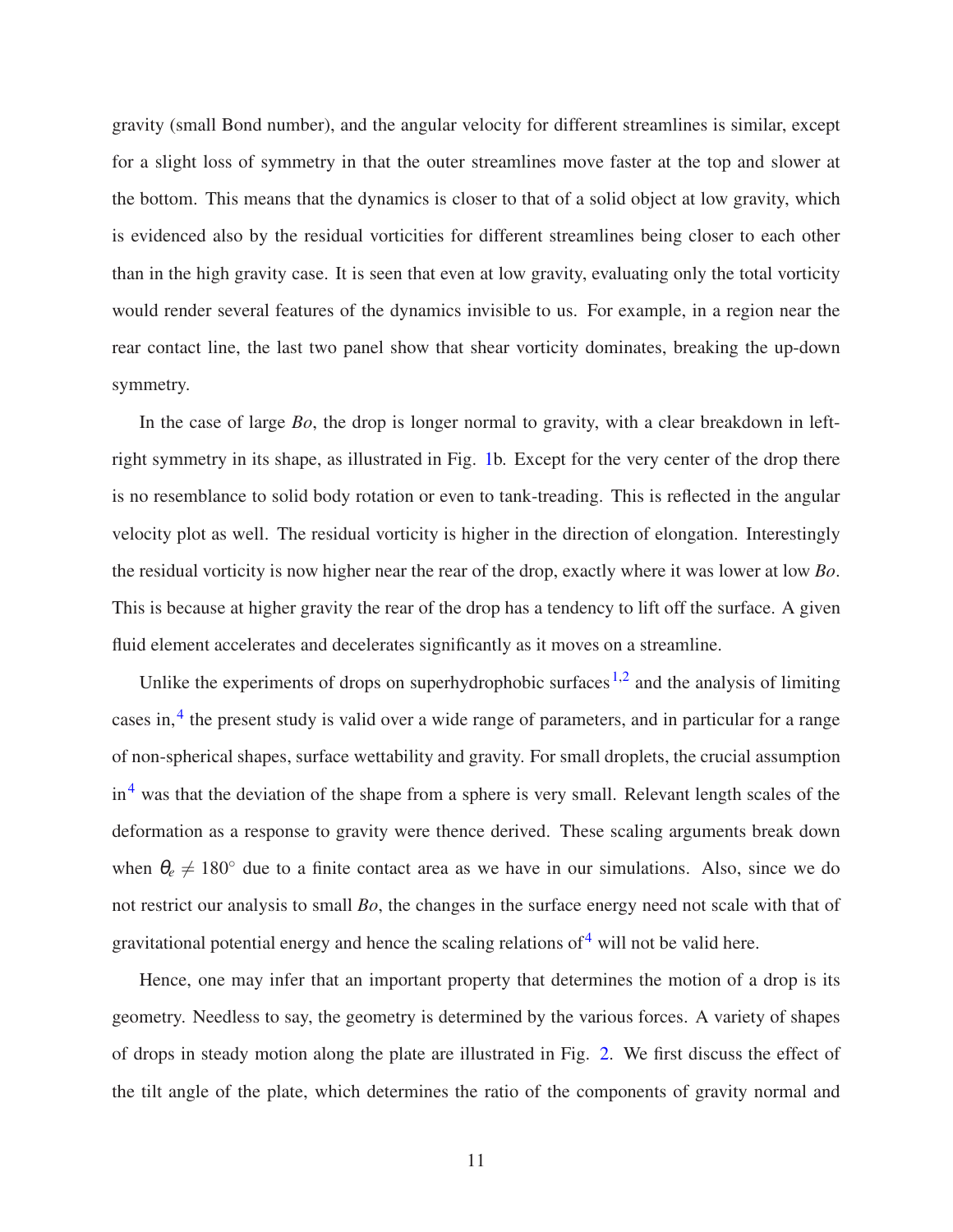

Figure 3: %R as a function of isoperimetric quotient is plotted for different sets of simulations. Each symbol represents a particular  $\theta_e$ . Within each set,  $\alpha$  varies from 4 $\degree$  to 176 $\degree$  and *Bo* ranges from  $5 \times 10^{-3}$  to 1.5. %R of drops for a wide variation in parameters fall on this curve. An exponential curve fitted through all data points is also shown. This is a universal curve giving percentage rotation as a function of shape factor for a given slip length and viscosity ratio. In the inset, the same data is plotted in log-log scale to show the consistency with scaling arguments (see text). Here, the constant, *K*, is chosen as 10. Details of the data points circled are shown in Fig. 4.



Figure 4: Three different drop shapes and the corresponding streamline and residual vorticity patterns. The shapes are distinct from each other, but the isoperimetric quotient is approximately the same. This results in the same roll fraction. These cases lie within the circle marked in Fig. 3.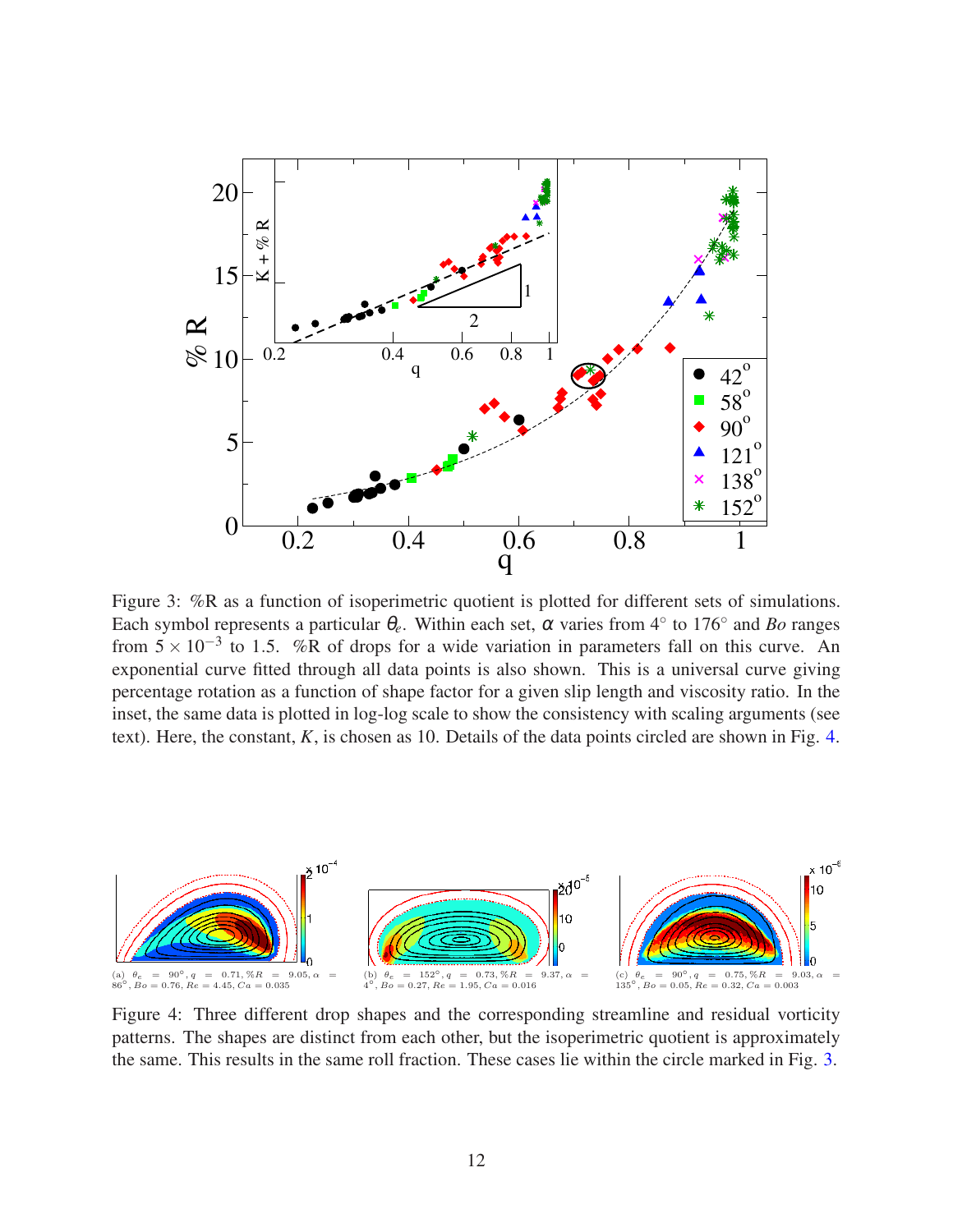tangential to the plate. The normal component alone does not produce any movement of the drop, but both components contribute to deciding the shape, and thence the dynamics. As illustrated in Fig. 2a, 2b, 2c the drop tends to lift off from the plate and display an increased height as tilt increases. In turn the percentage rotation increases, and is seen to be highest for a tilt angle of 176◦ . This means that a pendant liquid drop is much more likely to roll than a sessile one which is the same in all other ways. The presence of corners and deformed parts of the drop always increases the shear vorticity locally. As the plate inclination changes, not only does the ratio of normal to tangential forces change, but also each of the magnitudes. In order to study the effect of the ratio alone, Fig. 2d and 2e are made varying the normal force component, while artificially maintaining the tangential force the same. This corresponds to a simultaneous variation in plate inclination and gravity to achieve the same settling velocity. One can clearly see that as the normal component of gravity is reduced, the shape becomes more and more elongated in the direction normal to the plate and this increases the amount of rotation considerably. In Fig. 2f and 2g, the effect of another important parameter, the equilibrium contact angle, on the drop shape and hence on the dynamics, is illustrated. Here gravity is adjusted so that the drop attains the same terminal settling velocity and hence the same *Re* in both cases, ensuring that the effects of inertia are nullified in this comparison. In contrast to the case of  $\theta_e = 138^\circ$ , one may see that no rotation is present when  $\theta_e = 42^\circ$ . Here the entire vorticity of the fluid elements in the latter case can be attributed to that associated with shear. Such drops may be dealt with the lubrication approximation.<sup>9</sup> As the equilibrium contact angle increases, the percentage rotation increases, with a maximum in the case of an almost circular drop.

Hence we conclude that the deviation from a circular shape plays an important role in determining the dynamics. One can then suitably define a shape parameter to describe the closeness of the shape to a circle, for example, the isoperimetric quotient

$$
q = \frac{4\pi \times \text{Area}}{\text{Perimeter}^2}.
$$
 (8)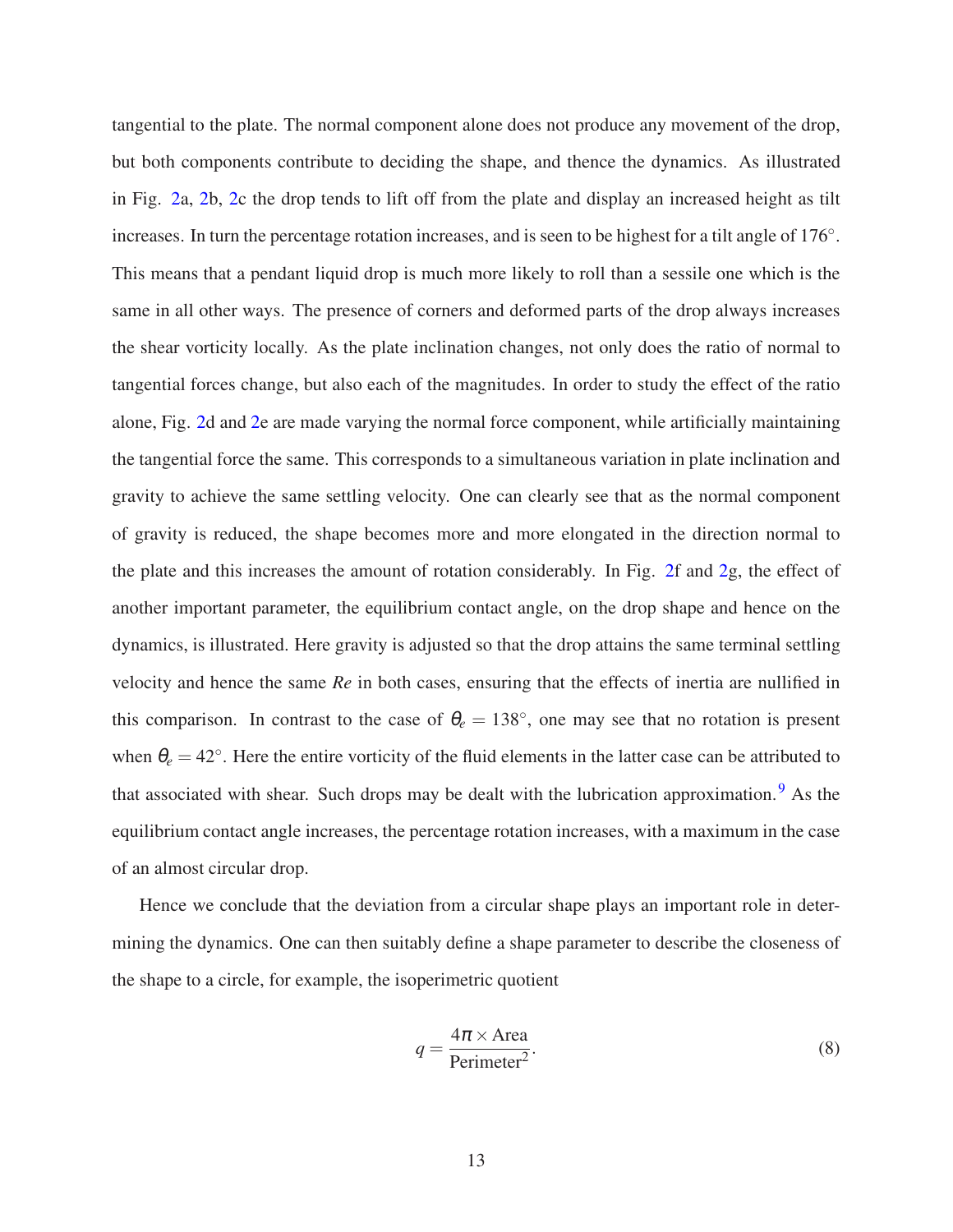This ratio is unity for a circle and is less than this value for any other shape, since a circle has the least circumference for a given area.

Fig. 3 shows that for a fixed slip length and viscosity ratio, a universal relationship between the percentage rotation and isoperimetric quotient is obeyed. As expected, the percentage rotation is higher for a shape which is closer to a circle. It is however of interest to note that irrespective of the parameters such as Bond number, plate inclination and equilibrium contact angle which determines the shape and the deformation, the percentage of roll is a function *only* of this quantity. The collapse of data from a large number of simulations spanning a wide range of <sup>θ</sup>*e*, <sup>α</sup> and *Bo* in Fig. 3 is a strong indication of this. However the viscosity, the mobility and the viscosity ratio are kept fixed in the simulations shown so far. Having these parameters the same, any change in capillary or gravitational forces will change the shape of the drop and then the amount of rotation can be uniquely provided by Fig. 3. Though the dependence of the shape is intuitive, the unique dependence on one parameter, and the functional form, are not. The dependence may be shown to be a consequence of kinematics as discussed below.

Taking cues from the velocity gradient decomposition, we may write the total velocity gradient,  $\nabla u = \nabla u_{slip} + \nabla u_{roll}$ , as that resulting from two types of motion. Then, in an order of magnitude estimate,  $\nabla u \sim U/\sqrt{A}$  where  $\sqrt{A}$  is a characteristic size of the drop, *A* being the area. The deviation of the drop from a circular shape may be represented by defining different length measures *h* and *l*, normal to, and along the solid plate, respectively. Thus the shape factor  $q \sim A/(h+l)^2$ . Given that  $l \sim A/h$ ,  $q = q(h/\sqrt{A})$ . Since the drop is in motion only along the direction on the solid plate, a good order of magnitude estimate of the shear force, as in,<sup>4</sup> is just  $\mu U/h$ , so  $\nabla u_{slip} \sim O(U/h)$ . Now  $∇ u<sub>roll</sub>$  is nothing but the residual vorticity, or the effective angular velocity, of the drop. Thus, using Eq. **??** and multiplying throughout by  $\sqrt{A}/U$ , we obtain that %*R* ~ function(*q*) – *K* where *K* is a constant coming out of exact numerical values. We thus show that not only does the fraction of roll versus slide depend only on geometry, this dependence on geometry comes in only in the form of the shape factor *q*. It may be noted  $\sqrt{q} \sim h/\sqrt{A}$  for small enough *q*. As illustrated in the inset of Fig. 3, % $R \sim \sqrt{q}$  for a range of q, consistent with the scaling arguments. This square root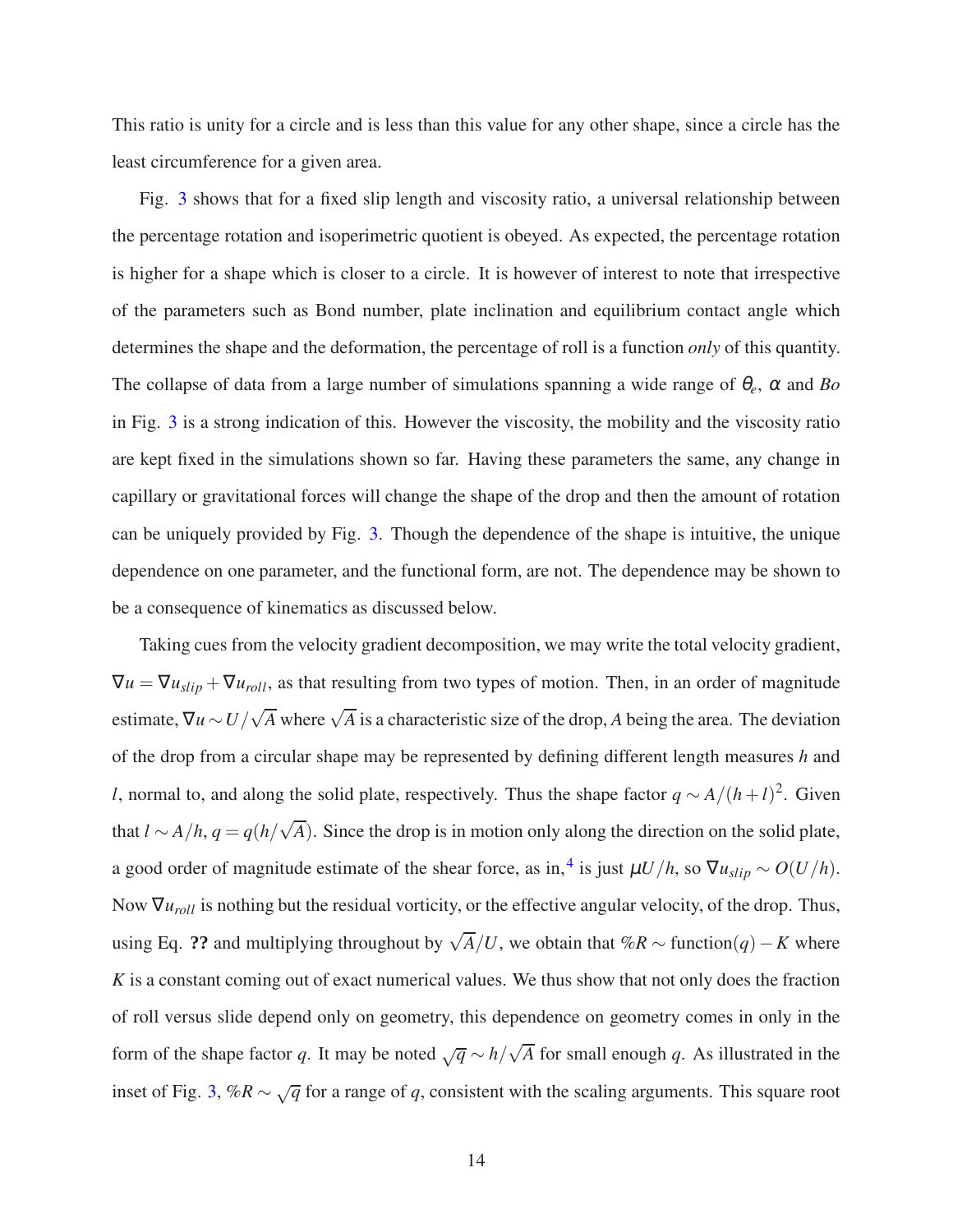dependence is only for small *q*, since at large *q*, we notice that the fraction of roll increases more rapidly with *q* than a square root behaviour would predict. It is interesting to note that capillary, gravitational or wetting parameters do not appear explicitly in determining %R, consistent with our observations. We wish to highlight Fig. 4 where results from three different simulations, circled in Fig. 3, are shown. Here the shapes are distinct from each other, but the isoperimetric quotient is approximately the same. This results in the same roll fraction in all these cases.



Figure 5: Effect of external fluid viscosity on the *Ca* and the rolling behavior is illustrated. As the viscosity ratio  $\eta_r$  increases, which corresponds to a reduction in the viscosity of the external fluid, the drop translates faster, but rolling motion inside the drop increases. Low viscosity drops in a higher viscosity fluid are seen to almost slide on the wall rather than execute a rolling motion.



Figure 6: *Ca* and rolling behavior are plotted as a function of the nondimensional slip length, *S*. In order to obtain a range of *S*, the viscosity was independently varied by three orders of magnitude and mobility by one order of magnitude. The equilibrium contact angle is 152◦ . Larger slip length at the contact line results in larger translational velocity of the drop. Percentage rotation, %R, also strongly depends on the slip length.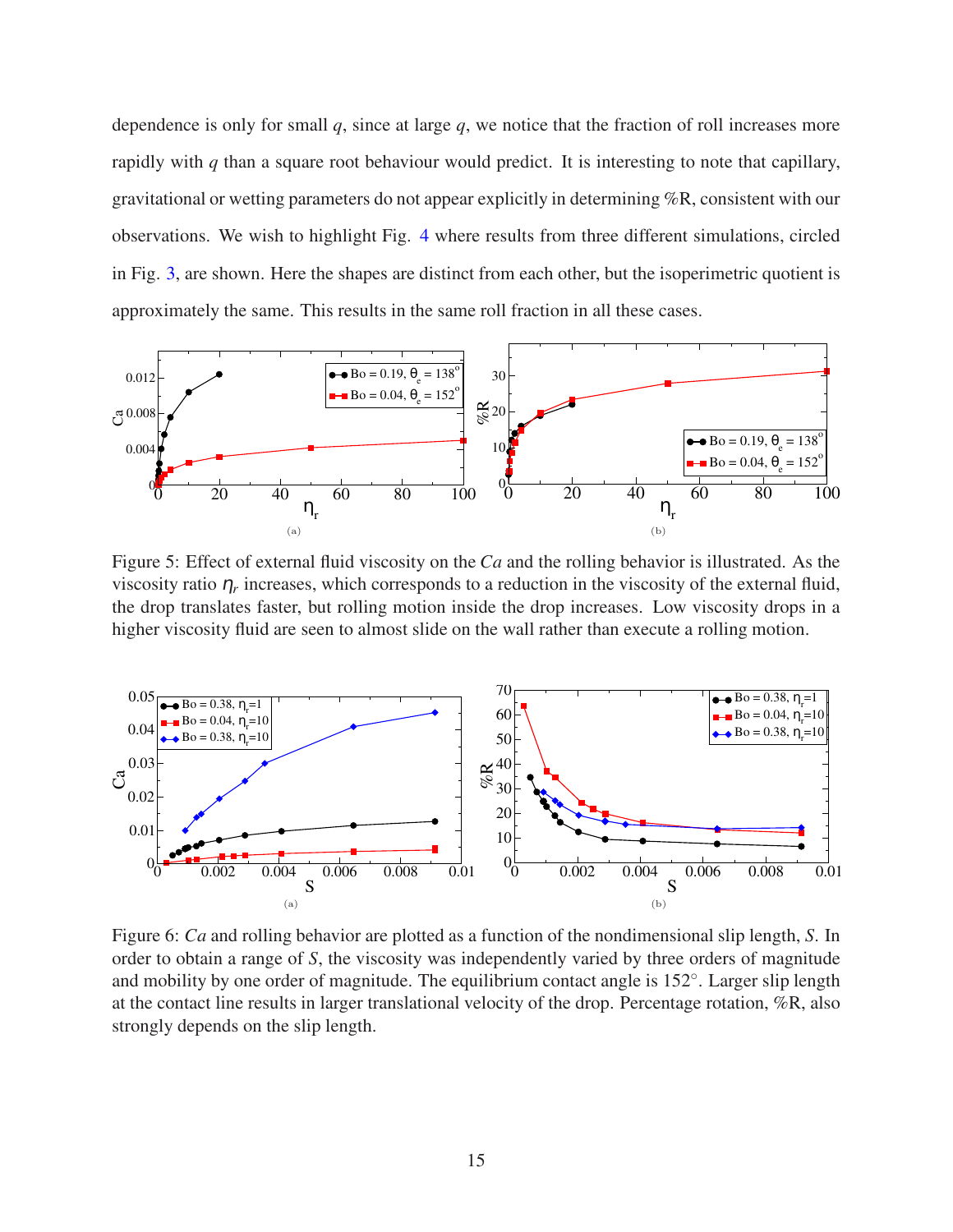#### **Effect of viscosity**

When the viscosity of the external fluid is reduced, the settling velocity and hence the *Ca*, as expected, increase as shown in Fig. 5. Here  $\eta_r$  is defined as the ratio of viscosity of the drop to that of the external fluid. Also the percentage of rolling motion is larger. In line with this, one may expect a significant amount of rolling in case of a water-air system where viscosity contrast is large. As the viscosity of the external fluid increases beyond that of the drop, the dynamics shifts towards the external fluid. The drops slide in that case. This too is consistent with intuition, since a 'bubble' will simply slide in a liquid rather than roll when moving on a surface. In these cases, one may observe that, despite the geometry remaining similar, the percentage rotation increases when the viscosity ratio increases. Therefore the universal curve describing the dependence on isoperimetric quotient will be shifted appropriately by a change in the viscosity ratio . However, when the viscosity ratio is fixed it is found that the magnitude of the viscosity does not explicitly affect the share of rolling motion (SI Text).

#### **Effect of slip length**

Apart from the solid body rotation, which gives a forward velocity to the entire drop, the contact line moves due to the slip provided by the diffusion of the order parameter.<sup>36</sup> Thus the inescapable contact line singularity arising from the classic no-slip boundary condition is relieved at the contact line in the diffuse interface models. In the neighbourhood of contact line strong gradients in the order parameter generates diffusion. As described Eq. **??**, then strong flows are generated which advects the order parameter and thus generating the contact line slip.<sup>37</sup> Balancing the advection and diffusion of the order parameter across the interface provides a length scale for this process as  $\lambda = \sqrt{\eta M}$ . Though there exist debates on the exact length scale and we refer the reader to Yue et al. for details, it has been shown that this slip length is the same as that used in the slipinduced movement of the contact line in sharp interface models.<sup>39,40</sup> Hence this slip length is not an artificial parameter<sup>38</sup> and is not an unexpected result.<sup>41</sup> Therefore we can use  $\lambda$  as a measure of slip at the contact line. This means that either mobility or viscosity can be independently or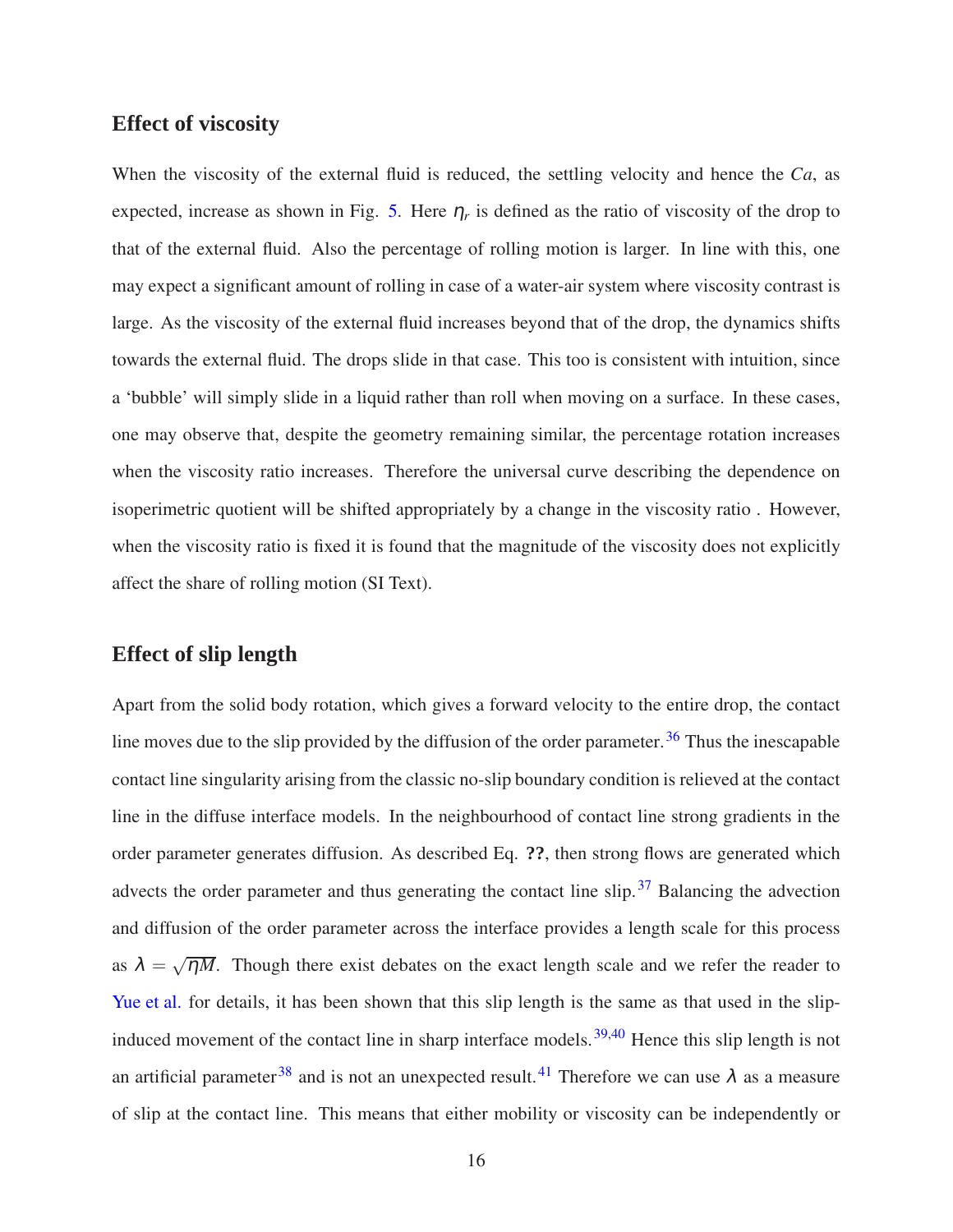simultaneously varied to change the slip at the contact line. Slip length is here defined using the viscosity of the drop. We define a nondimensional slip length as  $S = \lambda/L$ .

Both viscosity and mobility are independently varied by at least one order of magnitude in Fig. 6 to obtain a range of *S*. As the slip length increases, the *Ca* also increases as illustrated in Fig. 6a. Intuitively, a slipping drop on an inclined surface will roll less. This is verified in our simulations as shown in Fig. 6b wherein the importance of slip length in determining the amount of rotation inside the drop may be inferred. And this dependence appears to be exponential. These simulations have been done for a drop on a hydrophobic surface  $(\theta_e = 152^{\circ})$  and for relatively small *Bo* numbers. Other parameters such as capillary and gravitation forces (in effect the shape) and viscosity ratio will also play an important role in deciding the %*R*. Therefore a combined phase space spanning Fig. 3, 5 & 6 should be considered when comparing with experiments. Larger percentage rotations than those shown, which would correspond to smaller slip lengths could not be obtained reliably with the present numerical simulations. Also, we have not considered cases where the drops will lift off from the surface or break up due to strong shears generated.

In our simulations *S* varies from 10<sup>-3</sup> to 10<sup>-2</sup>. In the light of experimental evidence where slip length varies from  $nm$  to  $\mu m^{18,42-44}$  and since we concentrate on the bulk motion of fluid elements, we expect that our simulations are relevant in several practical applications independent of the particular mechanism responsible for the slip. It is possible to incorporate slip into the standard scaling relations, vis. *Bo*  $\sim$  *Ca*, thus making the effect of slip length explicit in the studies, as exemplified in SI Text.

## **Conclusions**

To conclude, a universal curve is obtained for the motion of a droplet on a surface inclined at an angle to gravity. This curve describes the dependence of the fraction of rolling versus sliding motion, as a function of a single quantity, namely the isoperimetric quotient *q*, for a given viscosity ratio and slip length. This dependence is termed universal, since it is obeyed irrespective of the Bond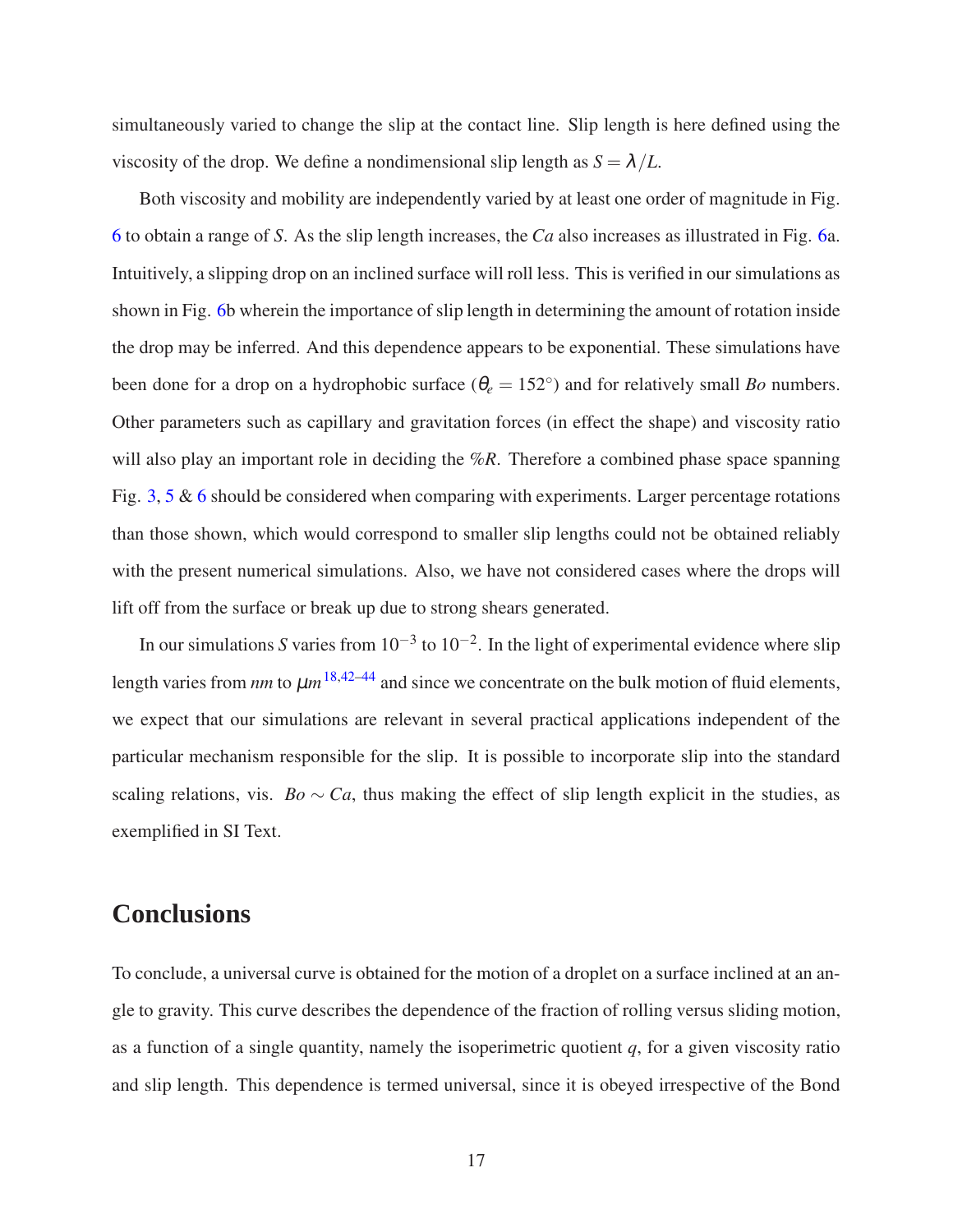number, plate inclination and equilibrium contact angle. Remarkably, drops of widely different shapes but the same *q* display the same amount of roll. These results are obtained by a hybrid simulation method implementing lattice Boltzmann algorithm with diffuse interface model and have been justified based on scaling arguments. A residual vorticity is introduced, and computed from the velocity field inside the drop. This, rather than the commonly used total vorticity,  $12$  is a better measure of characterizing the global rolling motion of the drop. The external fluid certainly affects the drop motion, allowing a larger degree of rolling motion when its viscosity is small compared to the viscosity of the drop. Surprisingly this happens without much change in the drop shape. Similarly the importance of the slip mechanism of the contact line is discussed in relation to the rolling motion inside the drop.

This study answers the question of roll versus slip in a drop on an inclined surface. Though the analysis is done in two dimensions it can be easily extended to three dimensions and the observations are easily verifiable from experiments. The method of characterizing rotation from residual vorticity may be applied to velocity fields obtained through PIV measurements and correlated to a shape parameter defined in 3D. We expect our main conclusions such as the unique dependence of amount of roll on shape, viscosity of liquids and the slip length to remain valid in 3D as well. Further, since this work gives detailed predictions about bulk motion, the effect of slip length can also be easily verified from experiments on patterned surfaces. Any correlation so obtained would be valuable since this analysis relates a microscopic length scale to the macroscopic dynamics. There is a general paucity of experimental investigations of binary fluids in the presence of a wall. We hope that our results will motivate readers to perform experiments to verify our findings and deepen insight into the dynamics of drops on inclined surfaces.

### **Acknowledgement**

We thank an anonymous referee for an important suggestion. We gratefully acknowledge Ignacio Pagonabarraga for the fruitful discussions.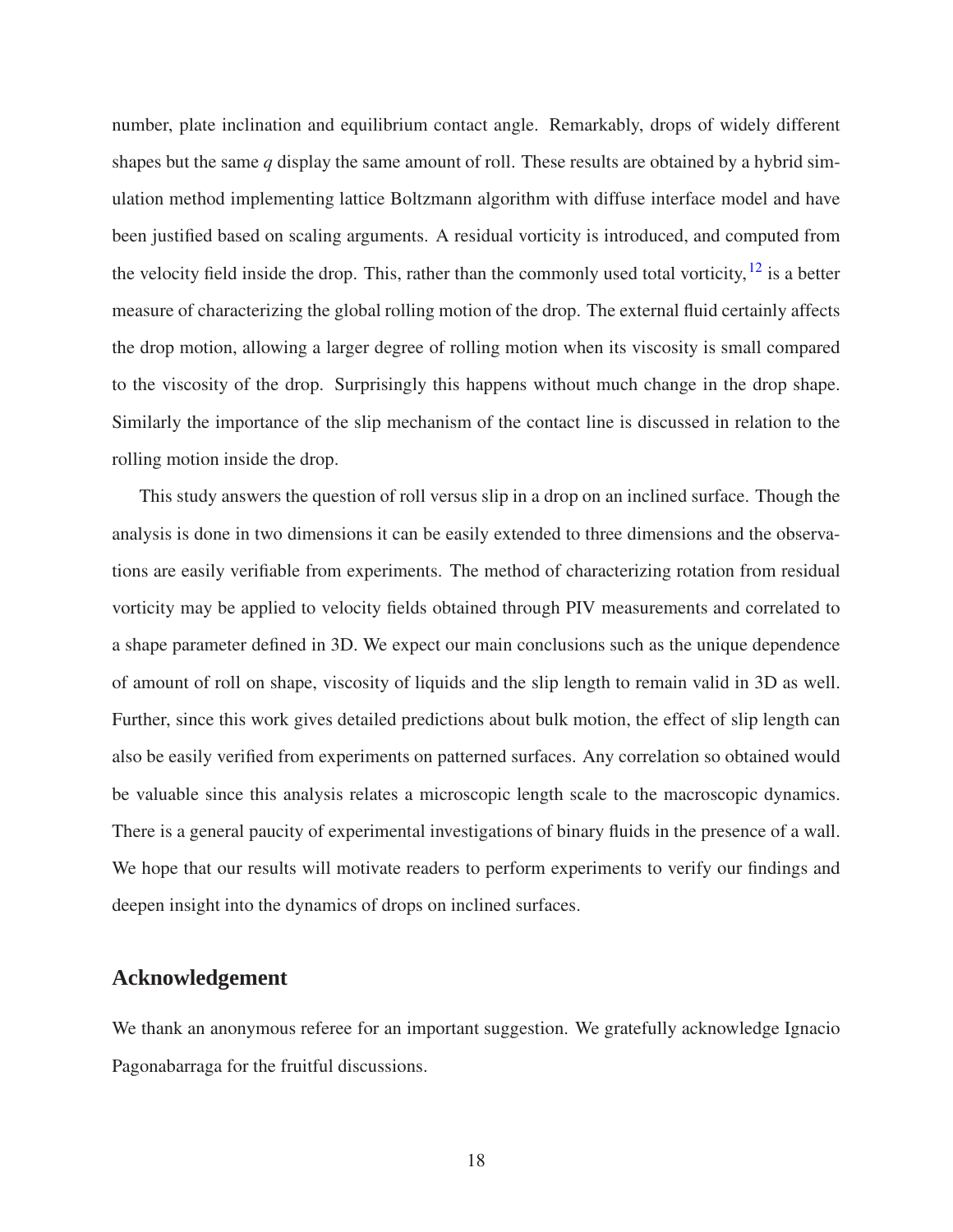#### **Supporting Information Available**

A supporting document containing several details of simulation method and results is available. This information is available free of charge via the Internet at http://pubs.acs.org/.

#### **References**

- (1) Aussillous, P.; Quéré, D. Shapes of rolling liquid drops. *J. Fluid Mech.* **2004**, *512*, 133–151.
- (2) Quere, D. Non-sticking drops. *Rep. Prog. Phys.* **2005**, *68*, 2495.
- (3) Richard, D.; Quere, D. Viscous drops rolling on a tilted non-wettable solid. *Europhys. Lett.* **1999**, *48*, 286.
- (4) Mahadevan, L.; Pomeau, Y. Rolling droplets. *Phys. Fluids* **1999**, *11*, 2449.
- (5) Sakai, M.; Song, J.; Yoshida, N.; Suzuki, S.; Kameshima, Y.; Nakajima, A. Direct observation of internal fluidity in a water droplet during sliding on hydrophobic surfaces. *Langmuir* **2006**, *22*, 4906–4909.
- (6) Suzuki, S.; Nakajima, A.; Sakai, M.; Sakurada, Y.; Yoshida, N.; Hashimoto, A.; Kameshima, Y.; Okada, K. Slipping and Rolling Ratio of Sliding Acceleration for a Water Droplet Sliding on Fluroalkylsilane Coatings of Different Roughness. *Chem. Lett.* **2008**, *37*, 58–59.
- (7) Grand, N. L.; Daerr, A.; Limat, L. Shape and motion of drops sliding down an inclined plane. *J. Fluid Mech.* **2005**, *541*, 293–515.
- (8) Snoeijer, J. H.; Rio, E.; Grand, N. L.; Limat, L. Self-similar flow and contact line geometry at the rear of cornered drops. *Phys. Fluids* **2005**, *17*, 072101–1–12.
- (9) Dussan, E. B.; Chow, R. T. On the ability of drops or bubbles to stick to non-horizontal surfaces of solids. *J. Fluid Mech.* **1983**, *137*, 1.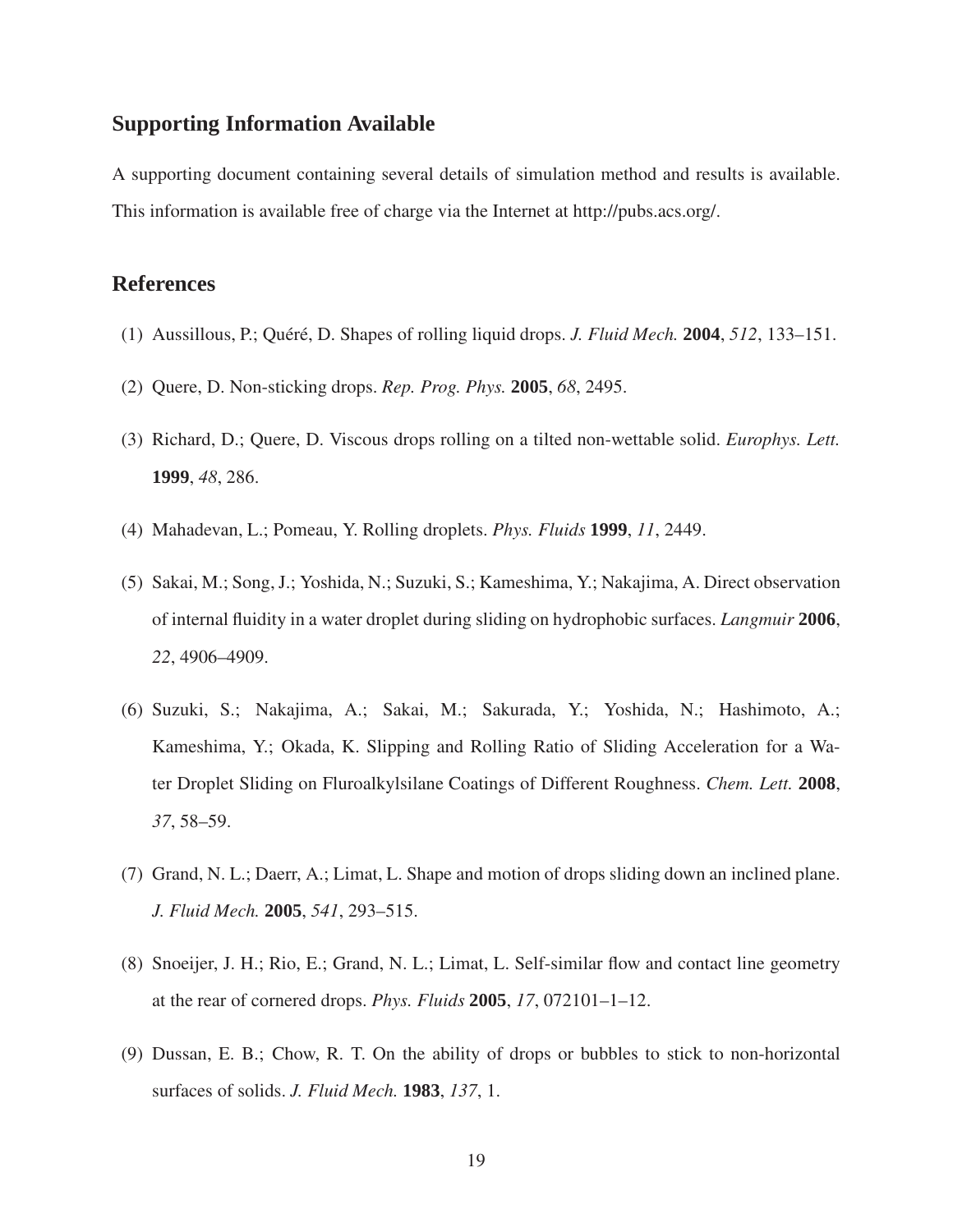- (10) Servantie, J.; Muller, M. Statics and dynamics of a cylindrical droplet under an external body force. *J. Chem. Phys* **2008**, *128*, 014709.
- (11) Moradi, N.; Varnik, F.; Steinbach, I. Contact Angle Dependence of the Velocity of Sliding Cylindrical Drop on a Flat Substrate. *Europhys. Lett.* **2011**, *95*, 44003p1–p6.
- (12) Mognetti, B. M.; Kusumaatmaja, H.; Yeomans, J. M. Drop dynamics on hydrophobic and superhydrophobic surfaces. *Faraday Discuss.* **2010**, *146*, 153–165.
- (13) Bonn, D.; Eggers, J.; Indekeu, J.; Meunier, J.; Rolley, E. Wetting and spreading. *Rev. Mod. Phys.* **2009**, *81*, 739–805.
- (14) Clarke, A. The application of particle tracking velocimetry and flow visualisation to curtain coating. *Chem. Eng. Sci* **1995**, *50*, 2397–3407.
- (15) Chen, Q.; Rame, E.; Garoff, S. The velocity field near moving contact lines. *J. Fluid Mech.* **1996**, *337*, 49–66.
- (16) Shikhmurzaev, Y. D. *Capillary Flows with Forming Interfaces*; Chapman & Hall/CRC, 2008.
- (17) deGennes, P. G.; Brochard-Wyart, F.; Quere, D. *Capillarity And Wetting Phenomena: Drops, Bubbles, Pearls, Waves*; Springer: Spring Street, New York, USA, 2004.
- (18) Rothstein, J. P. Slip on superhydrophobic surfaces. *Annu. Rev. Fluid Mech.* **2010**, *42*, 89–109.
- (19) Thampi, S. P.; Govindarajan, R. Minimum energy shapes of one-side-pinned static drops on inclined surfaces. *Phys. Rev. E* **2011**, *84*, 046304.
- (20) Batchelor, G. K. *An Introduction to Fluid Dynamics*; Cambridge University Press, 1967.
- (21) Scardovelli, R.; Zaleski, S. Direct numerical simulation of free-surface and interfacial flow. *Annu. Rev. Fluid Mech.* **1998**, *31*, 567–603.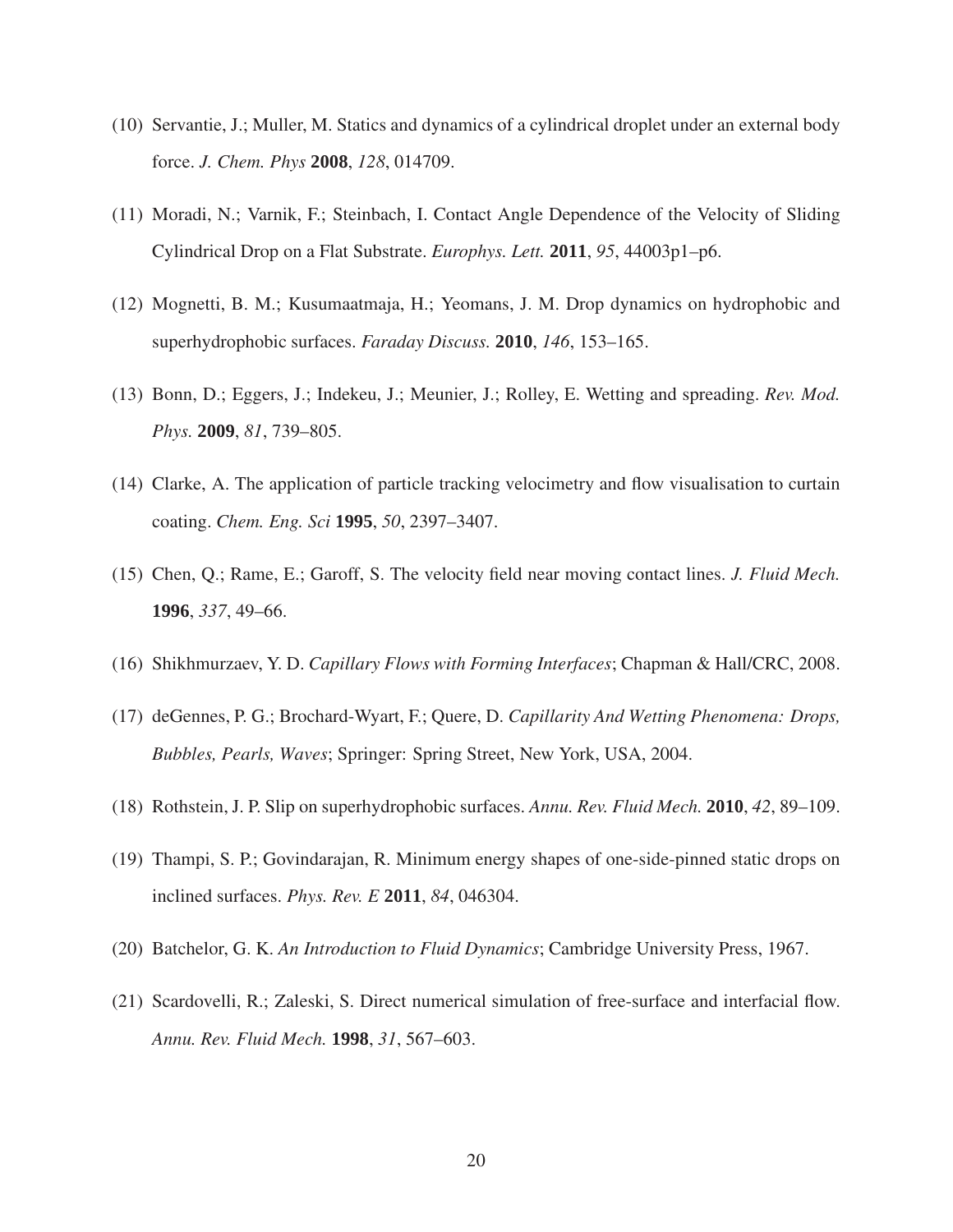- (22) Kendon, V. M.; Cates, M. E.; Pagonabarraga, I.; Desplat, J. C.; Bladon, P. Inertial effects in three-dimensional spinodal decomposition of a symmetric binary fluid mixture: a lattice Boltzmann study. *J. Fluid. Mech.* **2001**, *440*, 147.
- (23) Anderson, D.; McFadden, G.; Wheeler, A. Diffuse-interface methods in fluid mechanics. *Annu. Rev. Fluid Mech.* **1998**, *30*, 139–165.
- (24) Chaikin, P. M.; Lubensky, T. C. *Principles of Condensed Matter Physics*; Cambridge, 1995.
- (25) Landau, L. D.; Lifshitz, E. M. *Fluid Mechanics*; Pergamon Press, 1959.
- (26) Rowlinson, J. S.; Widom, B. *Molecular Theory of Capillarity*; Dover Publications, 1982.
- (27) Thampi, S. P.; Pagonabarraga, I.; Adhikari, R. Lattice-Boltzmann-Langevin simulations of binary mixtures. *Phys. Rev. E* **2011**, *84*, 046709.
- (28) Buick, J. M.; Greated, C. A. Gravity in a lattice Boltzmann model. *Phys. Rev. E* **2000**, *61*, 5307–5320.
- (29) Nash, R. W.; Adhikari, R.; Cates, M. E. Singular forces and pointlike colloids in lattice Boltzmann hydrodynamics. *Phys. Rev. E* **2008**, *77*, 026709.
- (30) Rotenberg, B.; Pagonabarraga, I.; Frenkel, D. Dispersion of charged tracers in charged porous media. *Europhys. Lett.* **2008**, *83*, 34004.
- (31) Succi, S. *The Lattice Boltzmann Equation for Fluid Dynamics and Beyond*; Oxford University Press, 2001.
- (32) Desplat, J. C.; Pagonabarraga, I.; Bladon, P. LUDWIG: A parallel Lattice-Boltzmann code for complex fluids. *Comput. Phys. Commun.* **2001**, *134*, 2001.
- (33) Briant, A. J.; Papatzacos, P.; Yeomans, J. M. Lattice Boltzmann simulations of contact line motion in a liquid-gas system. *Phil. Trans. R. Soc. Lond. A* **2002**, *360*, 485–495.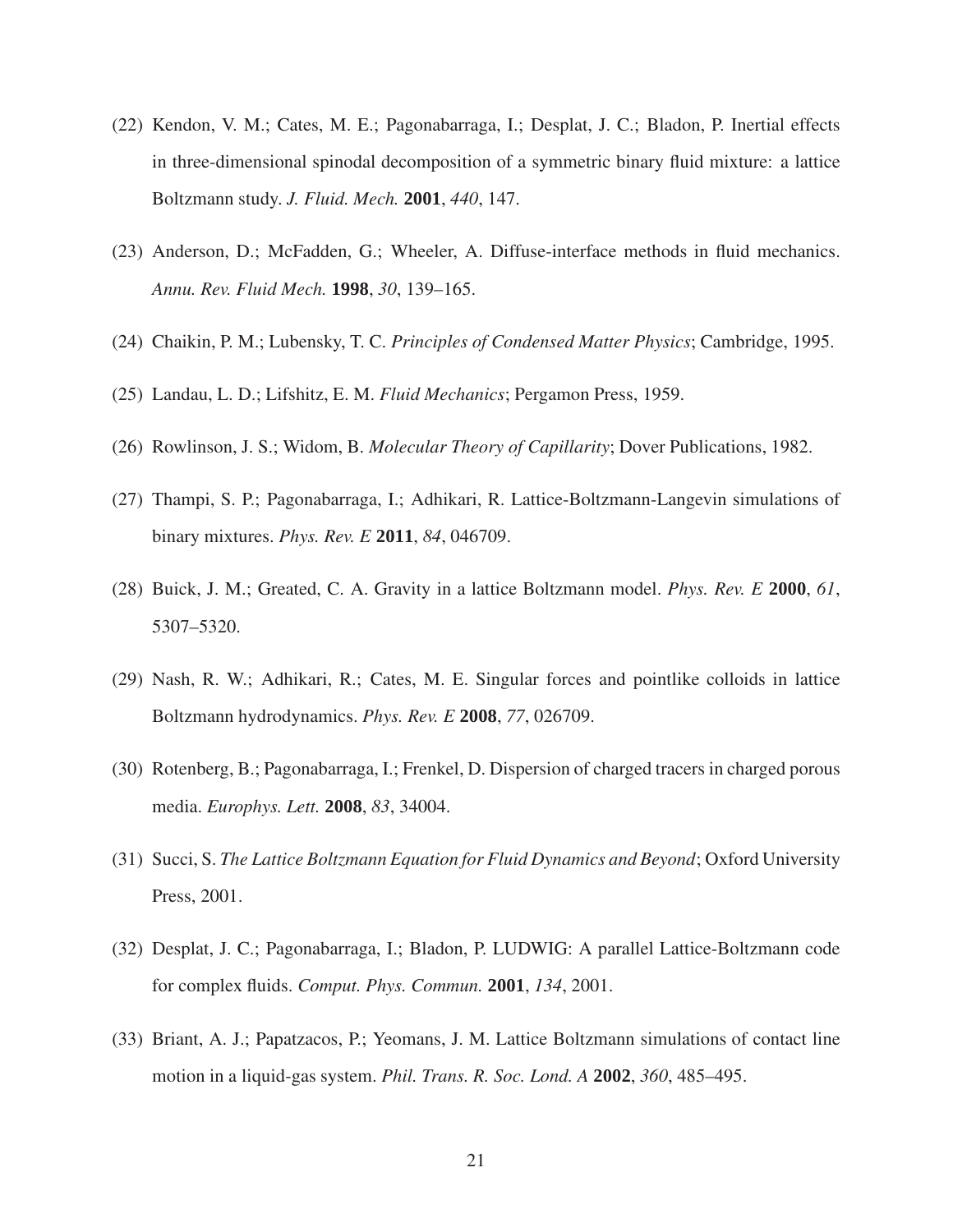- (34) Kolar, V. Vortex identification: New requirements and limitations. *Int. J. Heat and Fluid Flow* **2007**, *28*, 638–652.
- (35) Kim, H.; Lee, H.; Kang, B. H. Sliding of Liquid Drops Down an Inclined Solid Surface. *J. Colloid. Interf. Sci.* **2001**, *247*, 372–380.
- (36) Jacqmin, D. Contact-line dynamics of a diffuse fluid interface. *J. Fluid Mech.* **2000**, *402*, 57–88.
- (37) Seppecher, P. Moving contact lines in the Cahn-Hilliard theory. *International Journal of Engineering Science* **1996**, *34*, 977 – 992.
- (38) Yue, P.; Zhou, C.; Feng, J. J. Sharp interface limit of the Cahn Hilliard model for moving contact lines. *J. Fluid Mech.* **2010**, *645*, 279–294.
- (39) Cox, R. G. The dynamics of the spreading of liquids on a solid surface. Part 1. Viscous flow. *Journal of Fluid Mechanics 168*, 169–194.
- (40) COX, R. G. Inertial and viscous effects on dynamic contact angles. *Journal of Fluid Mechanics 357*, 249–278.
- (41) Dussan V., E. B. The moving contact line: the slip boundary condition. *Journal of Fluid Mechanics 77*, 665–684.
- (42) Tretheway, D. C.; Meinhart, C. D. Apparent fluid slip at hydrophobic microchannel walls. *Phys. Fluids* **2002**, *14*, L9–12.
- (43) Tsai, P.; Peters, A. M.; Pirat, C.; Wessling, M.; Lammertink, R. G. H.; Lohse, D. Quantifying effective slip length over micropatterned hydrophobic surfaces. *Phys. Fluids* **2009**, *21*, 112002.
- (44) Feuillebois, F.; Bazant, M. Z.; Vinogradova, O. I. Effective slip over superhydrophobic surfaces in thin channels. *Phys. Rev. Lett* **2009**, *102*, 026001.

This material is available free of charge via the Internet at http://pubs.acs.org/.